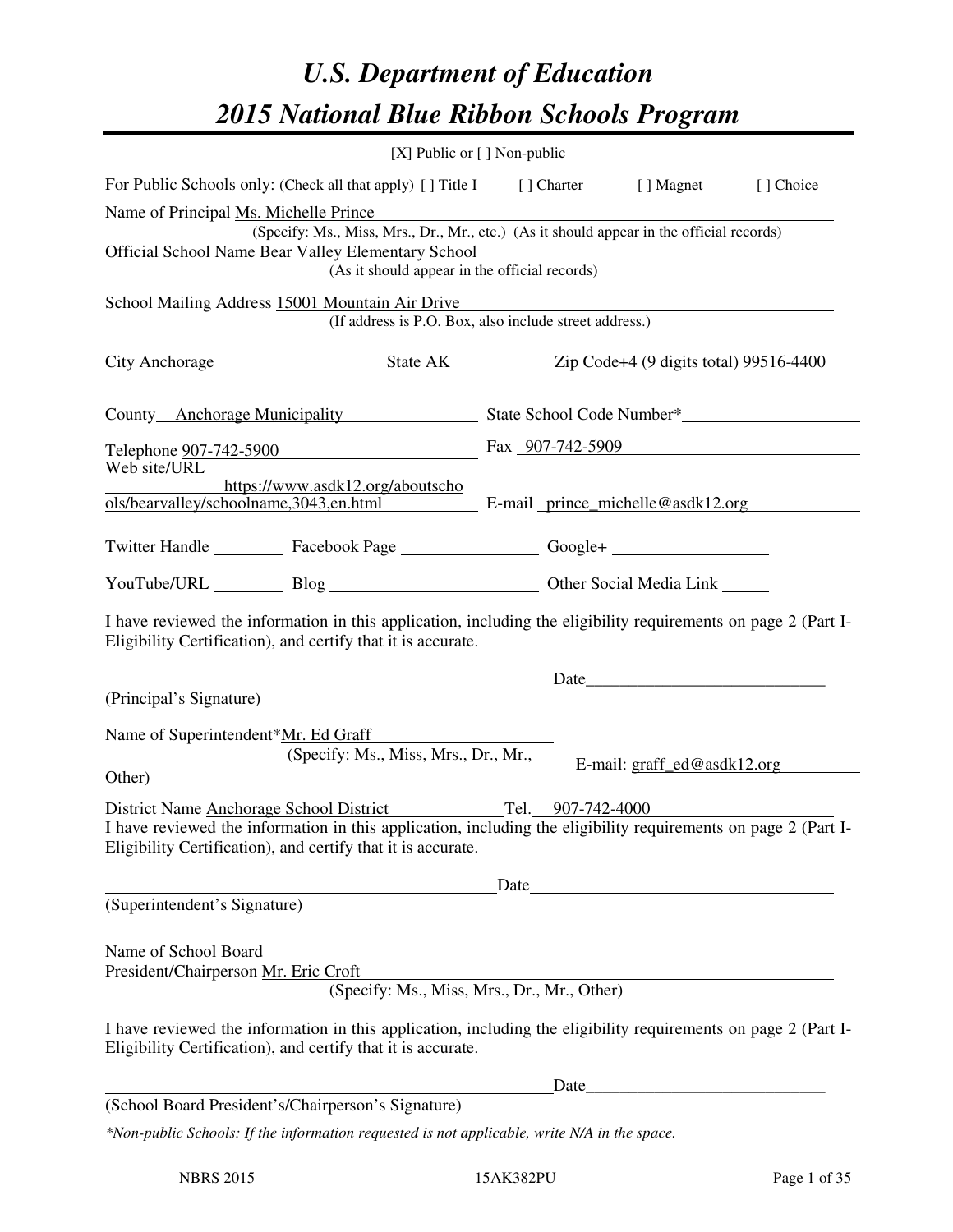#### **Include this page in the school's application as page 2.**

The signatures on the first page of this application (cover page) certify that each of the statements below, concerning the school's eligibility and compliance with U.S. Department of Education and National Blue Ribbon Schools requirements, are true and correct.

- 1. The school configuration includes one or more of grades K-12. (Schools on the same campus with one principal, even a K-12 school, must apply as an entire school.)
- 2. The school has made its Annual Measurable Objectives (AMOs) or Adequate Yearly Progress (AYP) each year for the past two years and has not been identified by the state as "persistently dangerous" within the last two years.
- 3. To meet final eligibility, a public school must meet the state's AMOs or AYP requirements in the 2014-2015 school year and be certified by the state representative. Any status appeals must be resolved at least two weeks before the awards ceremony for the school to receive the award.
- 4. If the school includes grades 7 or higher, the school must have foreign language as a part of its curriculum.
- 5. The school has been in existence for five full years, that is, from at least September 2009 and each tested grade must have been part of the school for the past three years.
- 6. The nominated school has not received the National Blue Ribbon Schools award in the past five years: 2010, 2011, 2012, 2013, or 2014.
- 7. The nominated school has no history of testing irregularities, nor have charges of irregularities been brought against the school at the time of nomination. The U.S. Department of Education reserves the right to disqualify a school's application and/or rescind a school's award if irregularities are later discovered and proven by the state.
- 8. The nominated school or district is not refusing Office of Civil Rights (OCR) access to information necessary to investigate a civil rights complaint or to conduct a district-wide compliance review.
- 9. The OCR has not issued a violation letter of findings to the school district concluding that the nominated school or the district as a whole has violated one or more of the civil rights statutes. A violation letter of findings will not be considered outstanding if OCR has accepted a corrective action plan from the district to remedy the violation.
- 10. The U.S. Department of Justice does not have a pending suit alleging that the nominated school or the school district as a whole has violated one or more of the civil rights statutes or the Constitution's equal protection clause.
- 11. There are no findings of violations of the Individuals with Disabilities Education Act in a U.S. Department of Education monitoring report that apply to the school or school district in question; or if there are such findings, the state or district has corrected, or agreed to correct, the findings.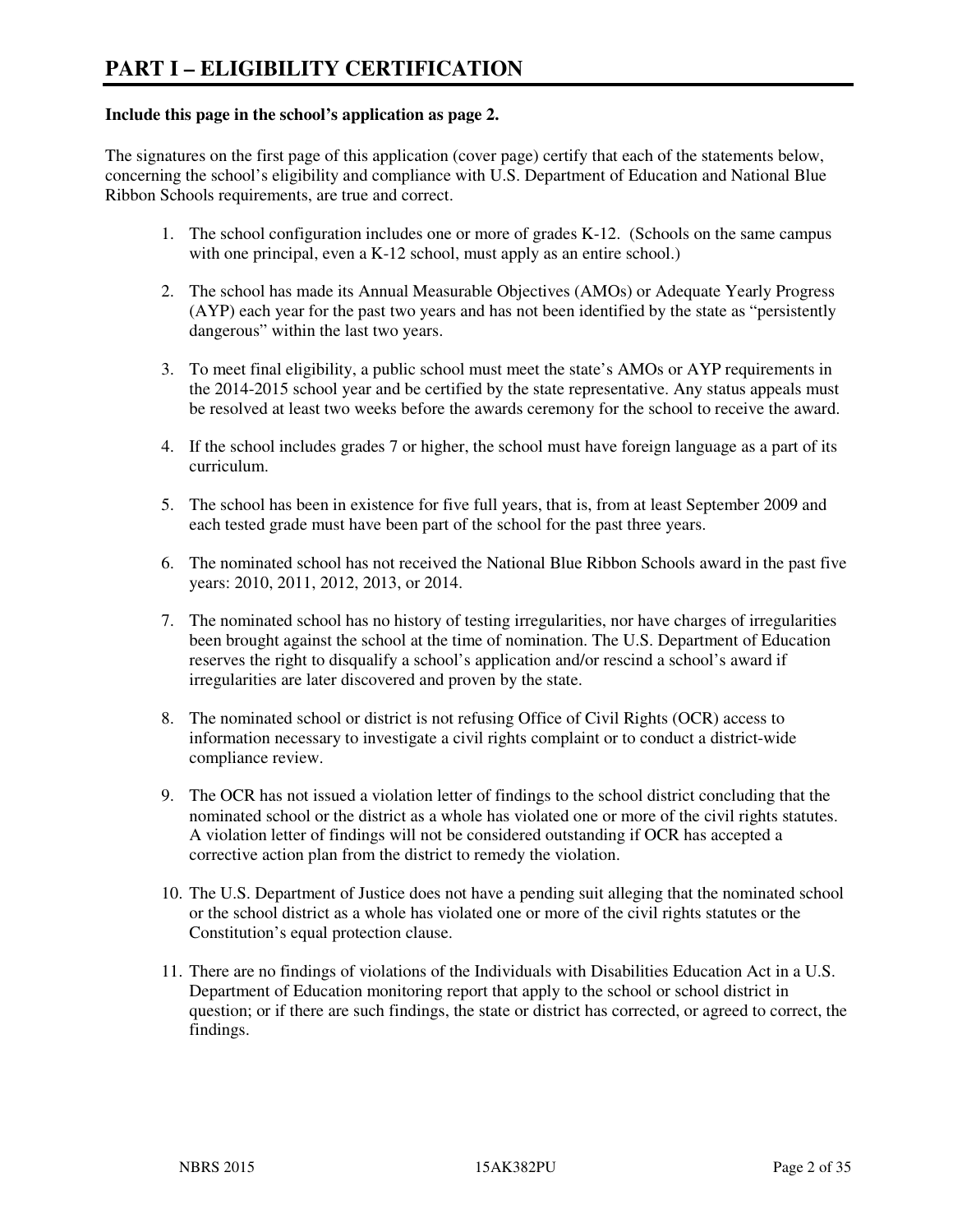# **PART II - DEMOGRAPHIC DATA**

#### **All data are the most recent year available.**

**DISTRICT** (Question 1 is not applicable to non-public schools)

| $\perp$ | Number of schools in the district<br>(per district designation): | 66 Elementary schools (includes K-8)<br>10 Middle/Junior high schools<br>15 High schools<br>2 K-12 schools |
|---------|------------------------------------------------------------------|------------------------------------------------------------------------------------------------------------|
|         |                                                                  |                                                                                                            |

93 TOTAL

**SCHOOL** (To be completed by all schools)

- 2. Category that best describes the area where the school is located:
	- [X] Urban or large central city
	- [ ] Suburban with characteristics typical of an urban area
	- [ ] Suburban
	- [ ] Small city or town in a rural area
	- [ ] Rural
- 3. 6 Number of years the principal has been in her/his position at this school.
- 4. Number of students as of October 1 enrolled at each grade level or its equivalent in applying school:

| Grade                           | # of         | # of Females     | <b>Grade Total</b> |
|---------------------------------|--------------|------------------|--------------------|
|                                 | <b>Males</b> |                  |                    |
| <b>PreK</b>                     | $\theta$     | $\boldsymbol{0}$ | $\theta$           |
| K                               | 26           | 18               | 44                 |
| $\mathbf{1}$                    | 28           | 28               | 56                 |
| $\boldsymbol{2}$                | 28           | 20               | 48                 |
| 3                               | 29           | 25               | 54                 |
| 4                               | 39           | 28               | 67                 |
| 5                               | 27           | 26               | 53                 |
| 6                               | 33           | 26               | 59                 |
| 7                               | 0            | $\boldsymbol{0}$ | 0                  |
| 8                               | 0            | $\overline{0}$   | 0                  |
| 9                               | $\theta$     | $\overline{0}$   | 0                  |
| 10                              | 0            | 0                | 0                  |
| 11                              | 0            | 0                | $\theta$           |
| 12                              | 0            | 0                | 0                  |
| <b>Total</b><br><b>Students</b> | 210          | 171              | 381                |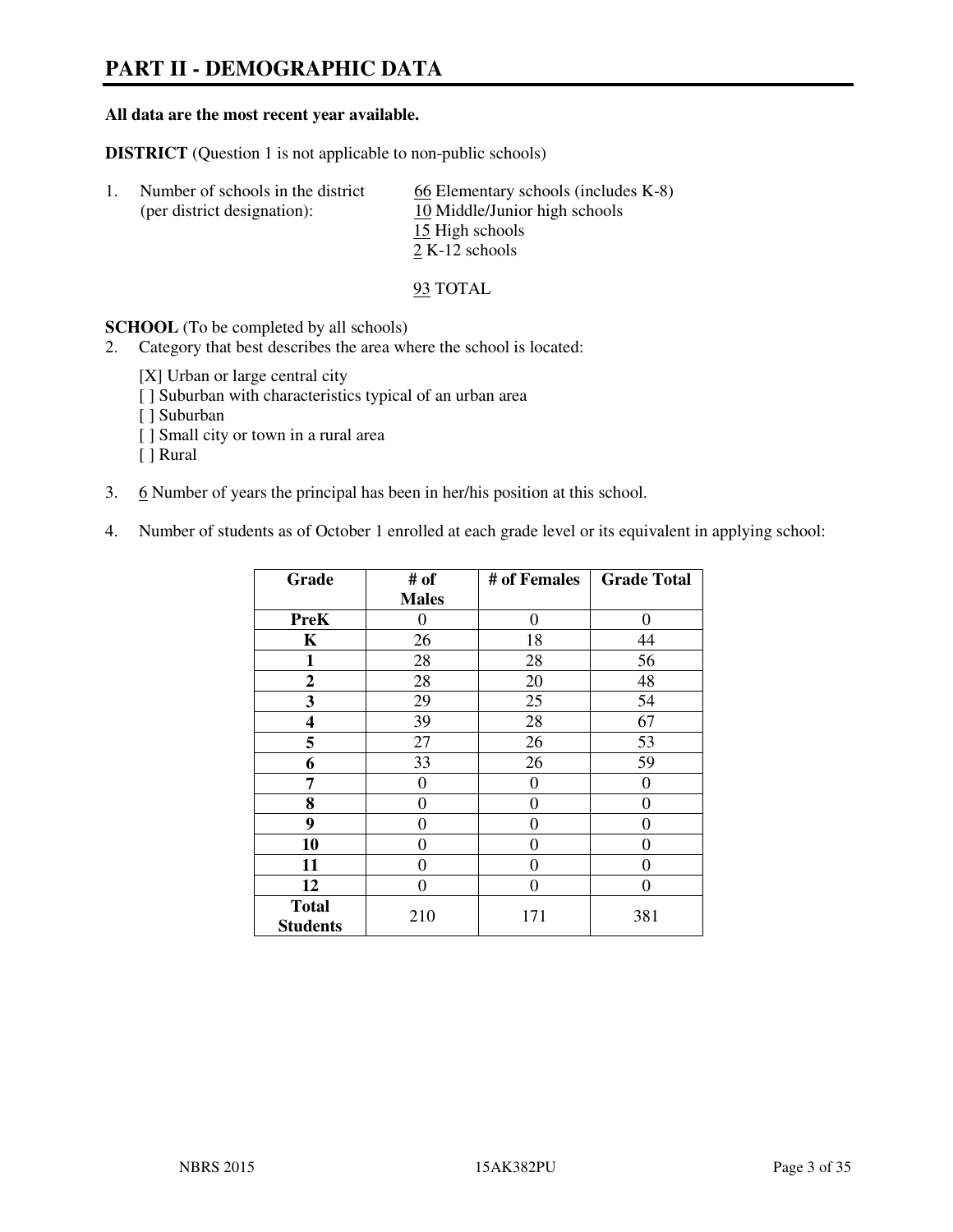5. Racial/ethnic composition of  $\frac{5}{9}$ % American Indian or Alaska Native the school:  $4\%$  Asian

 1 % Black or African American 7 % Hispanic or Latino 0 % Native Hawaiian or Other Pacific Islander 73 % White 10 % Two or more races **100 % Total** 

(Only these seven standard categories should be used to report the racial/ethnic composition of your school. The Final Guidance on Maintaining, Collecting, and Reporting Racial and Ethnic Data to the U.S. Department of Education published in the October 19, 2007 *Federal Register* provides definitions for each of the seven categories.)

6. Student turnover, or mobility rate, during the 2013 - 2014 year: 9%

This rate should be calculated using the grid below. The answer to (6) is the mobility rate.

| <b>Steps For Determining Mobility Rate</b>    | Answer |
|-----------------------------------------------|--------|
| $(1)$ Number of students who transferred to   |        |
| the school after October 1, 2013 until the    | 17     |
| end of the school year                        |        |
| (2) Number of students who transferred        |        |
| from the school after October 1, 2013 until   | 17     |
| the end of the school year                    |        |
| (3) Total of all transferred students [sum of | 34     |
| rows $(1)$ and $(2)$ ]                        |        |
| (4) Total number of students in the school as | 389    |
| of October 1                                  |        |
| $(5)$ Total transferred students in row $(3)$ | 0.087  |
| divided by total students in row (4)          |        |
| $(6)$ Amount in row $(5)$ multiplied by 100   | Q      |

7. English Language Learners (ELL) in the school: 3 %

13 Total number ELL

Number of non-English languages represented: 6 Specify non-English languages: Arabic, Chinese, Korean, Norwegian, Russian, Spanish

8. Students eligible for free/reduced-priced meals:  $6\%$ Total number students who qualify: 22

#### **Information for Public Schools Only - Data Provided by the State**

The state has reported that 17 % of the students enrolled in this school are from low income or disadvantaged families based on the following subgroup(s): Students eligible for free/reduced-priced meals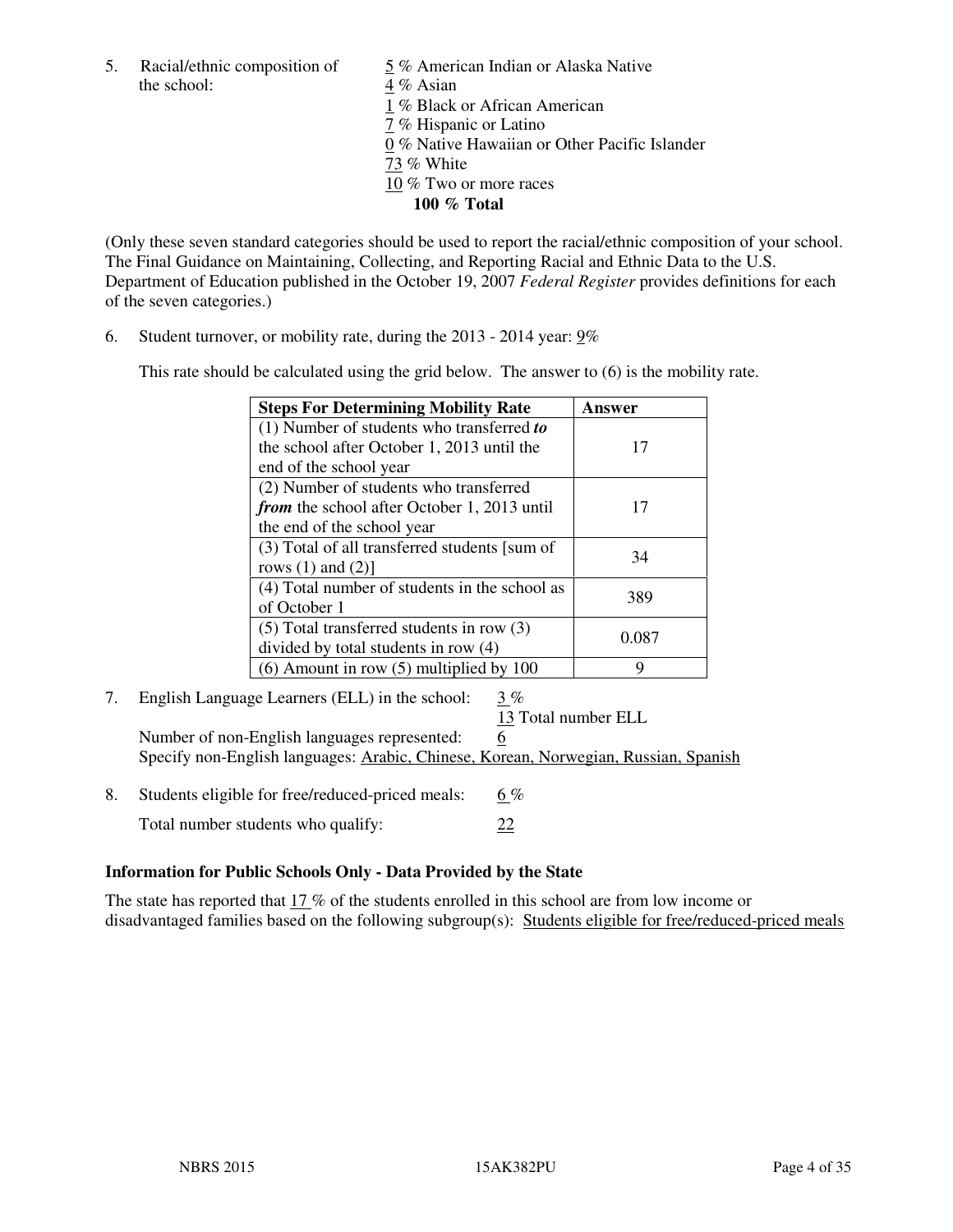21 Total number of students served

Indicate below the number of students with disabilities according to conditions designated in the Individuals with Disabilities Education Act. Do not add additional categories.

| 1 Autism                           | $Q$ Orthopedic Impairment               |
|------------------------------------|-----------------------------------------|
| 0 Deafness                         | 3 Other Health Impaired                 |
| 0 Deaf-Blindness                   | 9 Specific Learning Disability          |
| 0 Emotional Disturbance            | 6 Speech or Language Impairment         |
| $\underline{0}$ Hearing Impairment | 0 Traumatic Brain Injury                |
| 0 Mental Retardation               | 0 Visual Impairment Including Blindness |
| 0 Multiple Disabilities            | 2 Developmentally Delayed               |
|                                    |                                         |

10. Use Full-Time Equivalents (FTEs), rounded to nearest whole numeral, to indicate the number of personnel in each of the categories below:

|                                       | <b>Number of Staff</b> |
|---------------------------------------|------------------------|
| Administrators                        |                        |
| Classroom teachers                    | 17                     |
| Resource teachers/specialists         |                        |
| e.g., reading, math, science, special | 10                     |
| education, enrichment, technology,    |                        |
| art, music, physical education, etc.  |                        |
| Paraprofessionals                     | 5                      |
| Student support personnel             |                        |
| e.g., guidance counselors, behavior   |                        |
| interventionists, mental/physical     |                        |
| health service providers,             |                        |
| psychologists, family engagement      |                        |
| liaisons, career/college attainment   |                        |
| coaches, etc.                         |                        |
|                                       |                        |

11. Average student-classroom teacher ratio, that is, the number of students in the school divided by the FTE of classroom teachers, e.g.,  $22:1$   $23:1$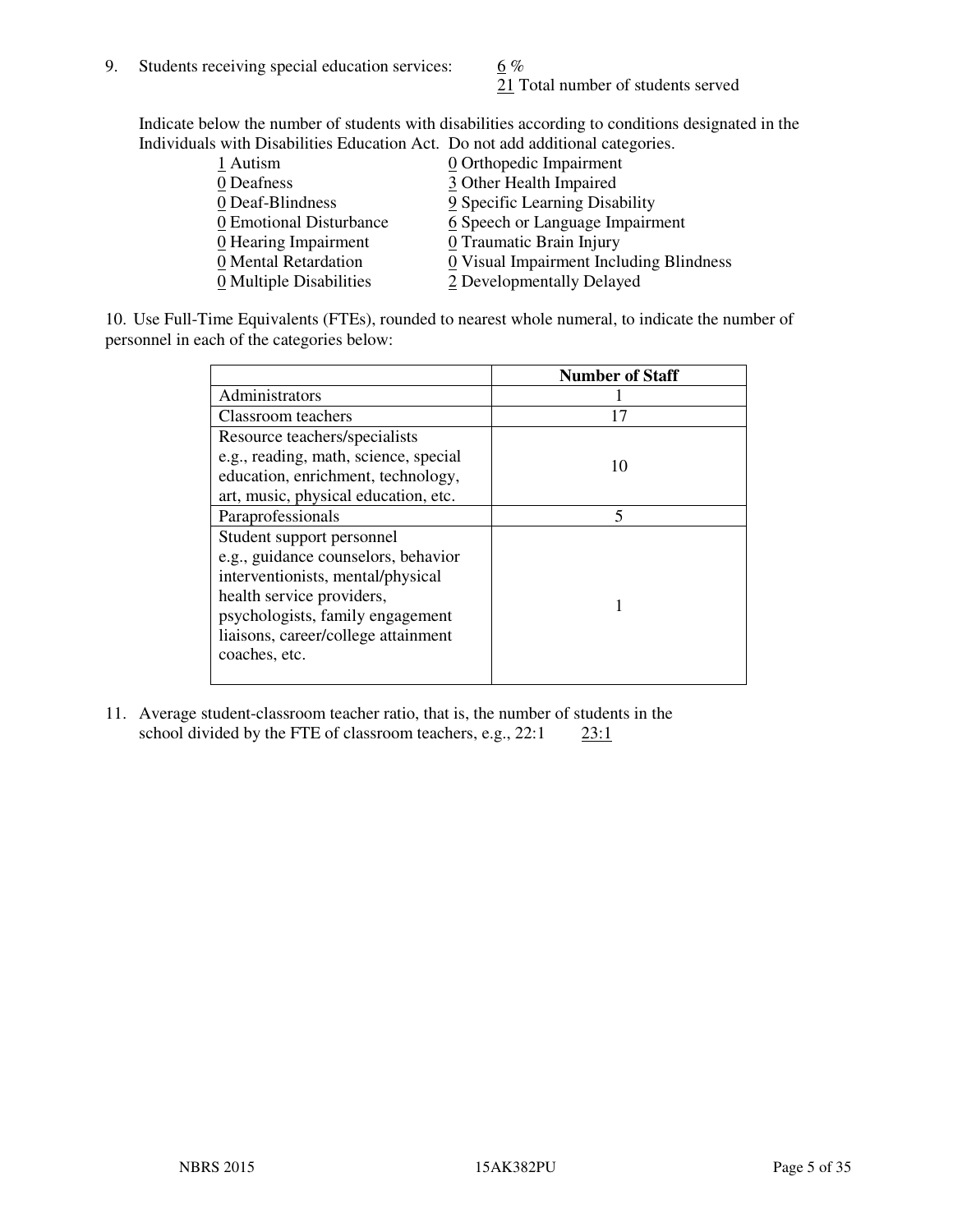12. Show daily student attendance rates. Only high schools need to supply yearly graduation rates.

| <b>Required Information</b> | 2013-2014     | 2012-2013     | 2011-2012 | 2010-2011 | 2009-2010 |
|-----------------------------|---------------|---------------|-----------|-----------|-----------|
| Daily student attendance    | 96%           | 94%           | 95%       | 94%       | 95%       |
| High school graduation rate | $\gamma_{\%}$ | $\gamma_{\%}$ | $0\%$     | 0%        | $0\%$     |

#### 13. **For schools ending in grade 12 (high schools)**

Show percentages to indicate the post-secondary status of students who graduated in Spring 2014

| <b>Post-Secondary Status</b>                  |       |
|-----------------------------------------------|-------|
| Graduating class size                         |       |
| Enrolled in a 4-year college or university    | በ‰    |
| Enrolled in a community college               | $0\%$ |
| Enrolled in career/technical training program | $0\%$ |
| Found employment                              | $0\%$ |
| Joined the military or other public service   | 0%    |
| Other                                         |       |

14. Indicate whether your school has previously received a National Blue Ribbon Schools award. Yes No X

If yes, select the year in which your school received the award.

15. Please summarize your school mission in 25 words or less: Bear Valley Elementary is committed to providing a well-rounded education in support of lifelong learning and successful membership in the community.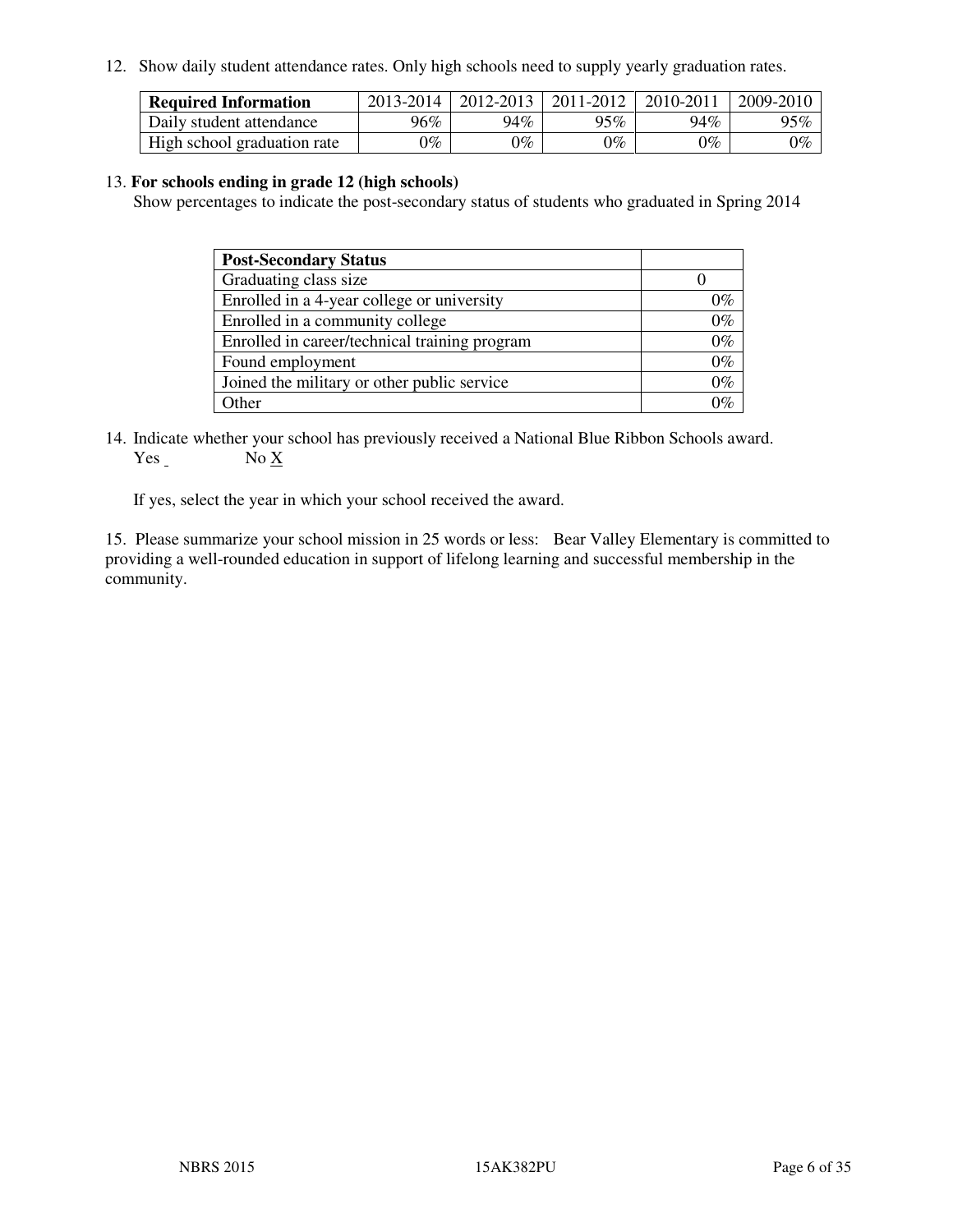# **PART III – SUMMARY**

Bear Valley Elementary School is nestled in the foothills of the beautiful Chugach Mountains. The school is surrounded by a large playground designed for recess and sporting activities while its interior houses spacious, inviting classrooms for children in kindergarten through sixth grade. Our school was built in 1984 as a needed addition that resolved an overcrowding issue, and over time, has become a gem for the community. Although our enrollment population is isolated by distance between houses, our school is the hub that rolls out the welcome mat to everyone. This year our school celebrates its 30th Anniversary. Over the course of three decades, our school, staff, and parents have been committed to providing students with successful learning experiences and enrichment opportunities promoting lifelong learning.

Most of our student population enroll as kindergarteners and remain through sixth grade. Stability and cohesiveness among staff, students, and their families, strengthen the bonds that have created a positive home-to-school connection. Our school serves 381 students and employs 42 staff members. To add to our uniqueness, this school has a "family atmosphere" thanks in part to our stable staff. The average term a staff member has taught at Bear Valley has been 12 years. Retired teachers, originally hired when the school first opened, still grace the halls with their presence as reading tutors and substitute teachers.

Annually, our school has met "Adequate Yearly Progress" since inception of the No Child Left Behind Standards in 2000. In addition, for the last two years, the State of Alaska has recognized our school as being a High Achieving school. Bear Valley provides a comprehensive K-6 educational program utilizing the Anchorage School District curriculum. Gifted, bilingual, speech and special education services are also provided. In addition to the school district curriculum, our school offers a variety of learning enrichment events for students and families both during and after school hours.

During the school day, a variety of school-wide programs are offered like author visits, chorus and musicals, Exploration Day, "Artist-In-Residence" Projects, Field Day, and Student Council. To further challenge and provide opportunities for students to excel, they are also provided special grade level enrichment activities such as the Challenger Center Program, Mini-Society, Themed Centers, Authors' Tea, and Outdoor Education, to name a few. For the benefit of our students and community, our PTA and staff have always provided learning and social opportunities after the school day has ended. A few of these annual events are: Family Math & Literacy Night, Science & Health Night, Hibernation Dance, and Fall Family Fun Night. All of these enrichment, social, and extended learning opportunities are interwoven and added to the basic district curriculum to help solidify our school's positive and viable presence in our community.

At Bear Valley, we are fortunate to learn, live, and laugh together. We are sure a balanced learning environment is the key to motivating and engaging students through differentiating instruction, setting high expectations, providing enriching curriculum, recognizing cultural awareness, developing healthy habits, and encouraging safe, respectful, and responsible behavior. Positive interactions among students and staff provide emotional stability. Our staff works to inspire students to realize their self-worth by promoting selfconfidence, form meaningful friendships, demonstrate good sportsmanship, recognize diversity, and implement problem solving strategies that develop strong healthy social skills. Students are continually recognized through a multitude of school wide and classroom awards emphasizing academic achievement, daily effort, civility, and healthy lifestyles.

Over the school's existence, we have had only six administrators. Our present administrator has been here for six years, and involves herself in every aspect of the school day. Not only does she take time to know each and every student, but also highly supports each teacher's professional and personal needs. Her leadership and professionalism has guided our school to achieve and excel annually.

Bear Valley's talented, efficient, and friendly office staff and school nurse provide trustworthy liaisons between our school and community. With their assistance, our school runs seamlessly throughout the year. Their high standard of professionalism allows them to know the inner-workings of the school which ensures success for each and every family on a daily basis. The Building Plant Operator and custodial staff keep our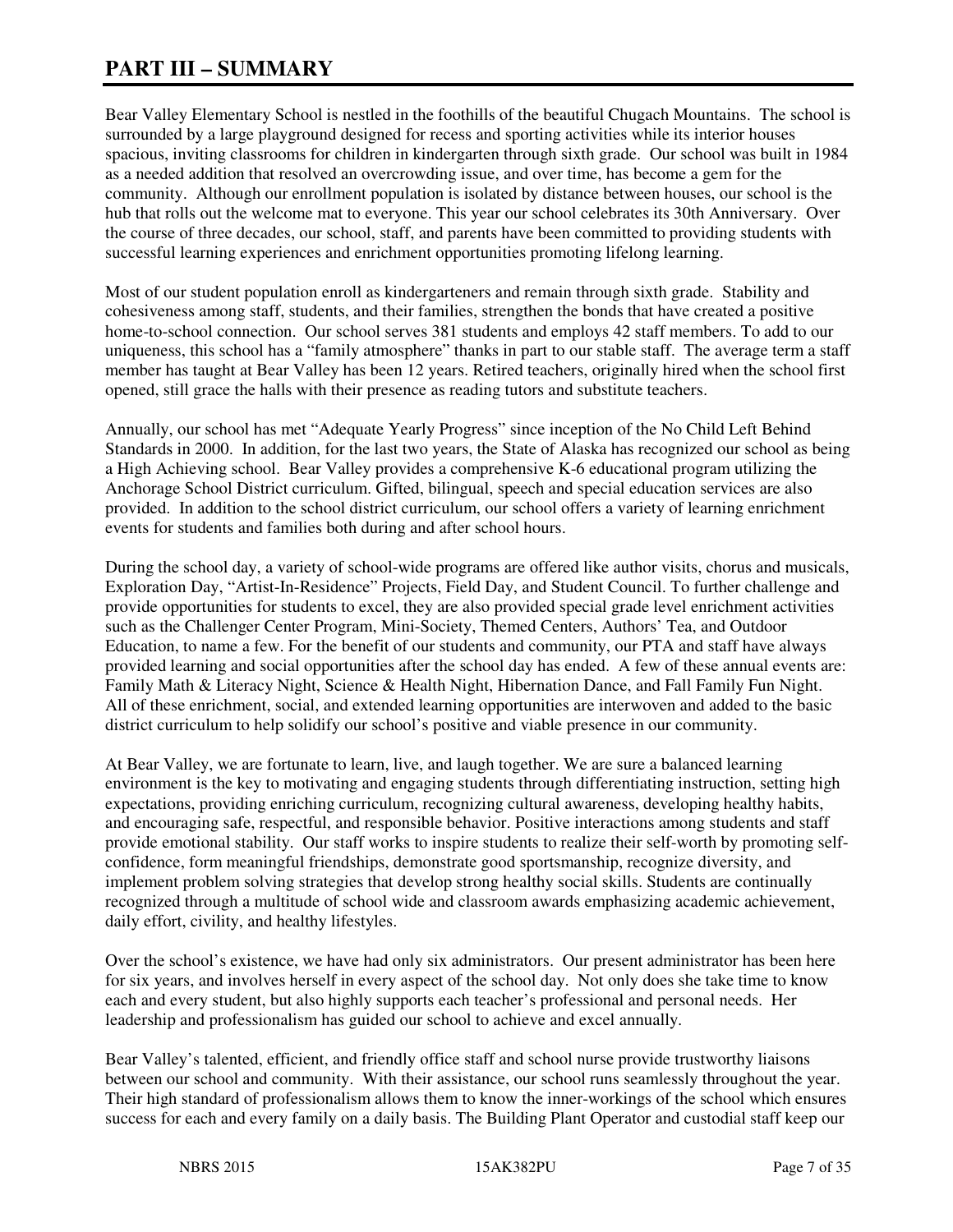building running smoothly in a clean and well-maintained manner. Today, even though it is 30 years old, it is still a beautiful building that is inviting to our students and community.

In addition to stability at Bear Valley, we also have a depth of talent. Several staff members hold administrative certificates and have assisted our principal to ensure the building runs efficiently and safely when needed. Depth of skill and professionalism that permeates throughout our staff secures the consistency and cohesiveness of our school.

Bear Valley Elementary remains constantly mindful to use words to encourage, insights to unlock potential, actions to demonstrate kindness, and skills to educate students for the future. Bear Valley exhibits all the attributes of a Blue Ribbon Award recipient through its continual exemplary work both in the classroom and community.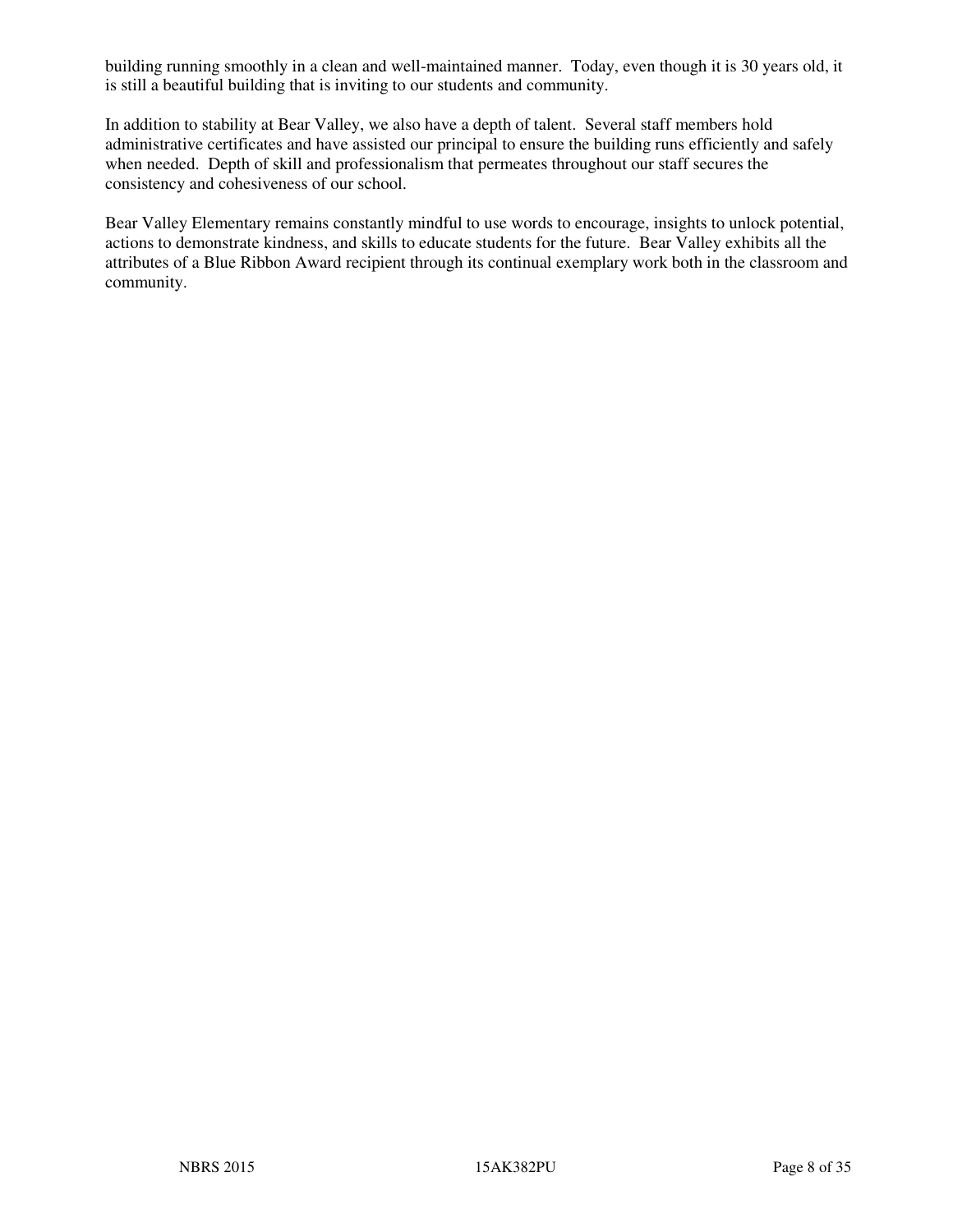#### **1. Core Curriculum:**

Our Bear Valley staff works diligently to implement the Common Core State Standards of education into our Reading/Language Arts and Mathematics curriculums. We have yearly cross-district training sessions to keep staff members up-to-date with all educational mandates. In addition, we hold regularly scheduled staff meetings and convene once a month as grade level teams to ensure the standards are being taught effectively.

Houghton Mifflin is our district adopted reading curriculum, which comprehensively incorporates the "Big 5", Phonemic Awareness, Phonics, Fluency, Vocabulary, and Comprehension. Weekly students revisit an individual story answering specifically formulated questions by looking for evidence from the story to support their answers. Students learn by engagement through a variety of ways. Initially, reading is modeled using language rich vocabulary. This approach is taught through direct instruction, and then additional strategies are applied that include a "top-down" approach. Lessons are introduced to a whole group, and then to smaller groups, and finally students are prepared to be independent workers.

The reading curriculum offers above grade level students opportunities to extend and enrich their knowledge. Re-teaching and accommodations are embedded in the curriculum to offer support for students who fall below grade level. Throughout reading instruction students remain focused on the text enabling them to become self-sufficient learners. Our individual classrooms have key components of a "Balanced Literacy Program". Each teacher instructs in such a way that all styles of learning are incorporated into each day's lesson. Through reading aloud, modeled reading, shared reading, guided reading, and independent reading students are given the components they need to become proficient readers.

Writing is integrated in much the same way. Modeled, interactive, guided, and shared writing, along with journaling, and writing workshop, allow students opportunities to implement the Six Traits, and become proficient, independent writers.

Our district adopted Math curriculum is Houghton Mifflin Harcourt Go Math! This curriculum is designed to provide students with numerous opportunities to write about and reflect on the processes they use to solve problems. Students explain approaches to solve problems. The five strands that are embedded in this curriculum are the following;

1. Writing to Learn: Students write daily in order to demonstrate skills of understanding.

2. Vocabulary: Students learn to choose words that are vital components of communication to convey critical information of understanding.

3. Scaffolding: Lessons build on previous knowledge and are supported and allow students to gain competence and continue on to the next level.

4. Metacognition: Students think about what they know and don't know and how to connect the skills from previously learned lessons to new information.

5. Graphic Organizers: Students are provided with a visual representation of ways to organize and generate the nonlinguistic representation of concepts. These organizers give the students efficient ways to arrange data and to do computations.

Bear Valley is bound to educating students to become scientifically minded citizens who recognize their place in the biological, physical, geological, and technical areas of our world. From kindergarten through sixth grade, students are nurtured to develop their sense of wonder, discovery, and perception of the world around them. Inquiry-based lessons, derived from our curriculum Earth Systems, teaches students the skills they need to develop as young scientists. Skills such as: observing, classifying, measuring, predicting, inferring, summarizing, communicating, collecting data, analyzing data, drawing conclusions, interpreting evidence, experimenting, and building models, are taught to give students the resources they need to expand their reasoning abilities. A Unifying Concept is introduced at each grade level to provide a focus of study for the year. Subsequently, these unifying concepts are interrelated linking grade-level units to one another and building a framework of scientific knowledge over time. Kindergarten students are first introduced to the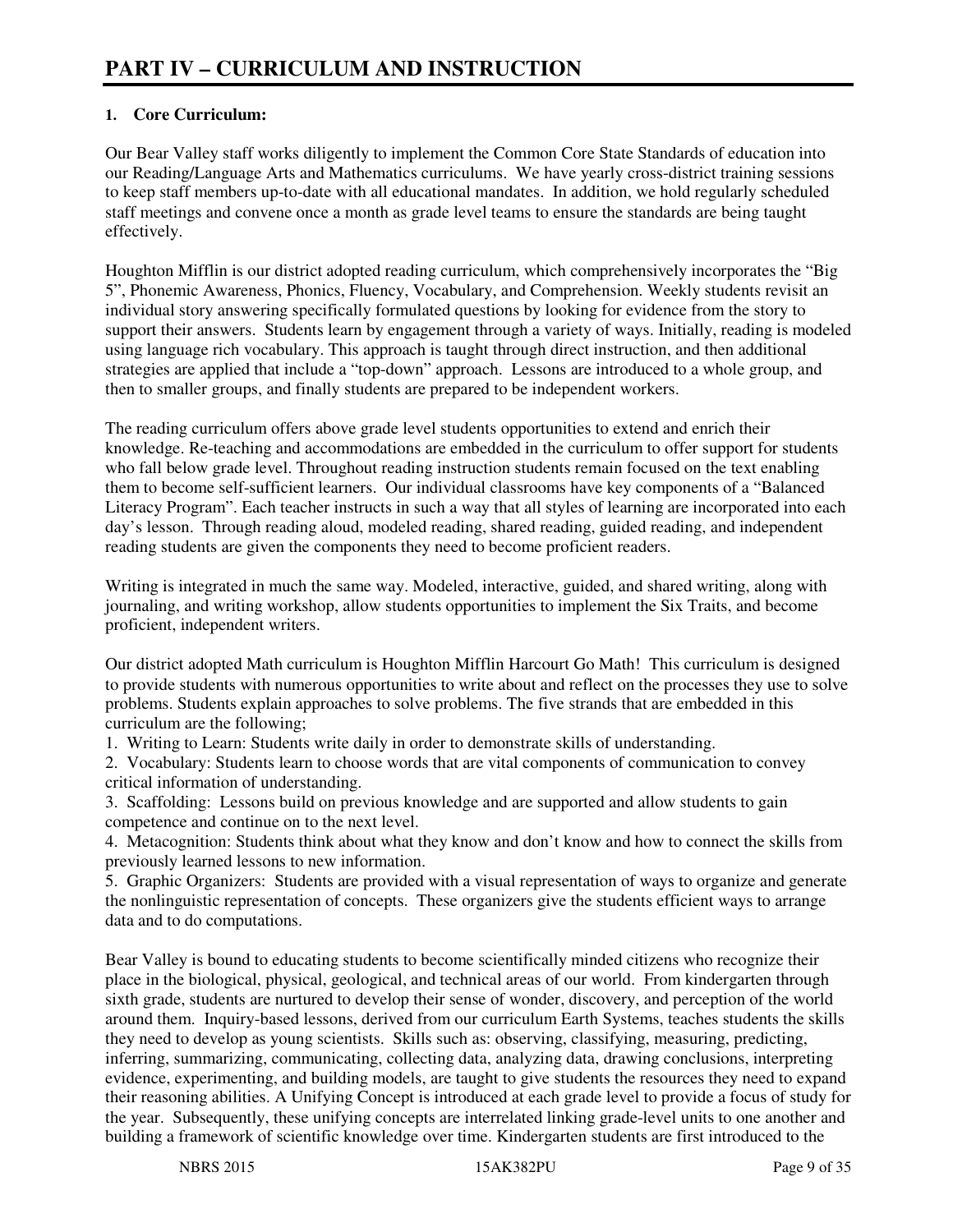world of science by way of investigating Life Characteristics. First grade proceeds by comparing Interrelationships while second grade examines Cycles. Third grade observes Changes. Fourth grade classifies Systems, and fifth grade experiments with Energy Flows. Sixth grade completes the inquiry process by building models related to Scale and Structure. Additionally, students are encouraged to engage in further studying science, technology, engineering design and math through the STEM program. By means of science kits, NASA's pre-engineering online program, the Sally Ride Academy, and FIRST Lego League competitions, additional opportunities are available to increase students' desires to learn. Through our science program, Bear Valley aims to empower all students with the skills they need to successfully enter college and the workforce.

Teachers at Bear Valley use the district curriculum for social studies and history, which provides students with the tools they need to facilitate a lifelong civic responsibility based upon a strong multidisciplinary foundation of knowledge and skills. History, geography, and civics/government are the core content areas that students explore to accomplish these objectives. Social studies standards drive the curriculum along with economic components to reinforce these goals.

For grades K-6 the ASD Social Studies Core Themes are geography, history, and civics/government through which students can examine their lives and the world. Each grade has a specific area of study. They are: K-1: Self, Home, School and Neighborhoods, grade 2: Anchorage Past and Present, grade 3: Alaska Geography and History, grade 4: Western Hemisphere History and Geography, grade 5: United States History: Colonization to Civil War, and grade 6: Conflicts and Cooperation in the 20th Century. This social studies curriculum helps students learn to solve problems and acquire the knowledge, skills, and attitudes necessary for informed and thoughtful participation in their community, world, and life.

#### **2. Other Curriculum Areas:**

Our school has numerous additional curriculum classes to support students. These classes complete our phenomenal academic program at Bear Valley and are why students love school and look forward to the following year's program. Staff members work very hard to enrich and stretch our students' minds, added curriculum is used by each grade level. Listed are those that affect the entire school or large numbers of students within the building.

Physical Education K - 6 classes follow a skill theme approach providing experiences for our students to develop fundamental skills in: striking, balancing, traveling, throwing, and jumping. Students receive 90 minutes of instruction each week. Most classes spend time working on these skills twice a week. In the Anchorage School District (ASD) students demonstrate competency in three specific areas correlated with the State Standards. The areas are: Motor Skills & Movement Patterns; Physical Activity & Fitness; and Personal & Social Behavior. At Bear Valley, students are challenged daily to demonstrate competency in all three skill areas per grade level. Healthy lifestyles are promoted in our PE classes with participation through the Alaska Healthy Futures Program, a signature program of the Alaska Sports Hall of Fame. Throughout the district, over 16,000 students in grades K - 6 are challenged to play each and every day. Two, three month challenges are asked of the students. One challenge is during the fall, and the other is held during the spring. Bear Valley had over 76% participation rate in the fall of 2014. The students thoroughly enjoy physical education classes and activities at Bear Valley because they are vigorous and exciting.

Health classes are taught at each grade level K - 6. While using the ASD adopted curriculum, "The Great Body Shop," students receive health instruction 60 minutes biweekly. At primary grades, projects are incorporated into the monthly theme emphasized in the curriculum. Projects are also used with intermediate classes, in addition to hands-on activities/games to reinforce the concepts being learned. Assessments may include various cooperative games, and end of unit assessments, but more frequently, students are asked to share with a partner/group what they know and have learned. Assessments are generally more informal/anecdotal since the understanding of the health lessons are assessed by an effort grade only.

Bear Valley's library classes are instructed with Common Core lessons in grades K-6. The Alaska Content Standards for Librarians are also incorporated within daily lessons per grade level. Our librarian spends 30 minutes with each class every week. Daily, students are provided assistance when locating books and other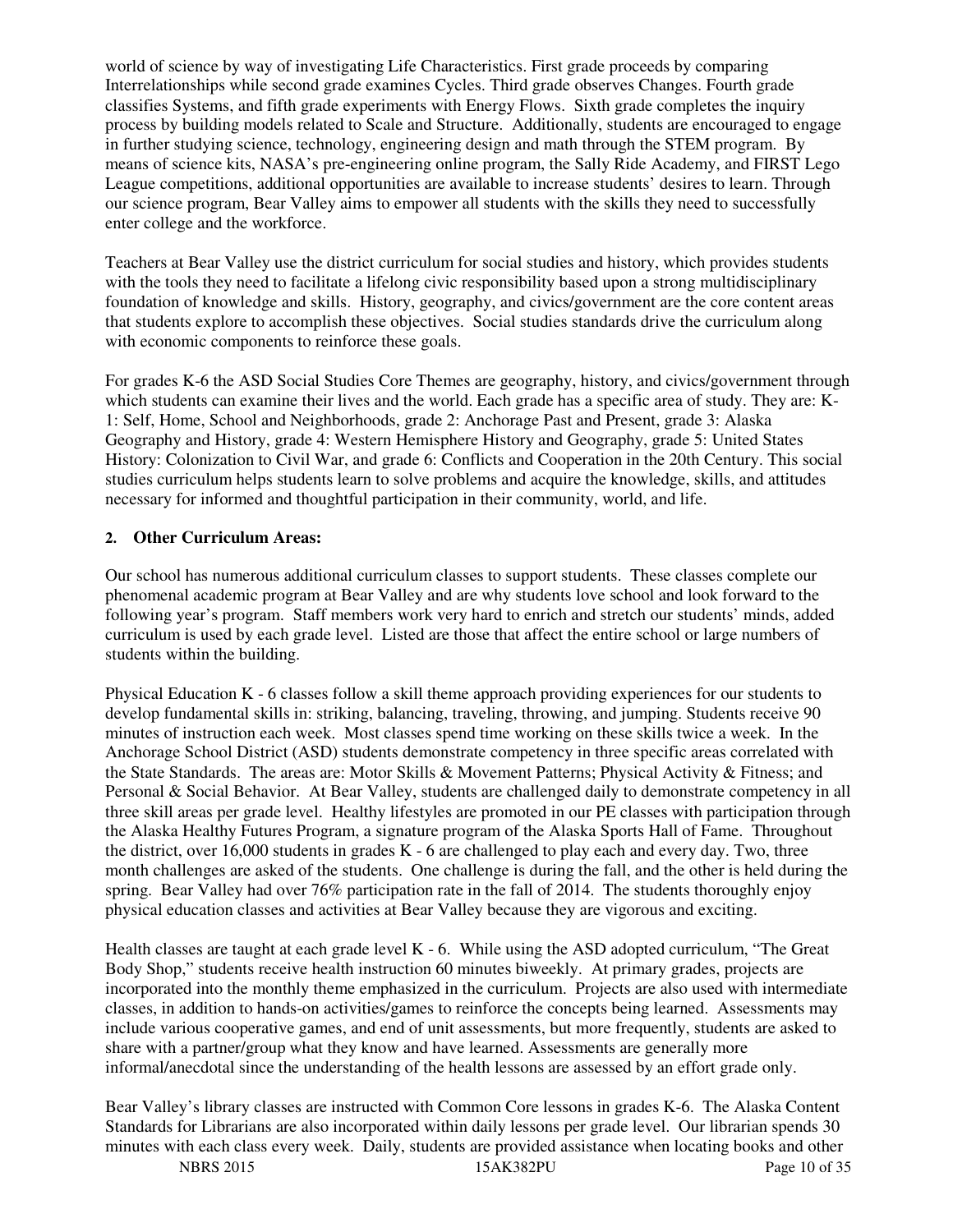materials for classroom projects and recreational reading. Our library is so well stocked and extremely organized, it is utilized continuously by our staff and students. Just this year we already have had 17,000 books checked out from our school library!

Students in grades K-5 are provided 60 minutes of music instruction per week. This instruction is generally presented in two half hour classes. In the Anchorage School District, music classes teach an appreciation for music of different styles and cultures through a variety of composed songs; playing instruments; dance; music reading skills; and learning musical terms and concepts. Specifically at Bear Valley, bi-annually extra curricular music and drama programs are offered for student participation. These programs are offered to multiple grade levels.

Music instruction is delivered to 6th grade students 30 minutes each week. In addition to music class, 6th graders are given an elective choice of orchestra or band lessons throughout the year. Students attend three, 45-minutes sessions weekly in either band or orchestra class. These classes prepare them for continued study of music in middle school. Students are enrolled in these classes and excel with their skills, also have the opportunity to audition and be selected for the district-wide Honor Band and Honor Orchestra. These honored music groups provide students who shine in band or orchestra the chance to perform with other students at their same level. Each year Bear Valley has several students who are selected for these prestigious groups. This year, eight students were selected.All ASD band and orchestra students participate in the area music festivals for both band and orchestra. All students also participate in Sonic Boom, a district-wide music performance generally held toward the end of the school year. Over 3,000 sixth grade students play in this incredible musical performance.

For the past 16 years, our sixth grade classes have produced full, one-act plays. Students learn communication and presentation skills; basic theater knowledge; and are provided the opportunity to cooperatively produce a successful play. Over the years, students in all grades have looked forward to not only watching these quality performances, but to eventually get the opportunity to act and sing themselves in "their" class play for the school and community. It is a highlight for our sixth grade students.

The Anchorage School District's art program is a comprehensive, sequential curriculum that encourages student expression in four major ways: creative expression, art heritage/history and culture; art criticism/valuing, and aesthetic perception. Students in grades K - 6 are provided 60 minutes of instruction and practice bi-weekly. Bear Valley students are able to use their art skills to express themselves as individuals, develop an appreciation for the arts, and even focus on the arts as a future career choice. These skills are practiced in almost every lesson within the regular classroom in our school, as well, because presentation, expression and quality of work are important to both students and staff. Annually, students are inspired to participate in district/city wide art contests and are encouraged to contribute pieces of work that are displayed at the Anchorage Museum and district offices. Our staff and students highly appreciate and value the fine arts at Bear Valley.

The ASD Educational Technology Department is committed to ensure that ASD students are prepared to thrive in our technology-rich 21st century world. Our computer lab has 30 student computers and one teacher station. At Bear Valley students in grades K - 6 receive a minimum of 60 minutes of lab time per week. One particular curriculum the district has provided for students in grade 2-4 is "Keyboarding Without Tears." Computers are used in every classroom all year for individual and small group instruction. Each classroom has at least 4-6 student computers, where students constantly work independently throughout the school day. Teachers also use computers and iPads during their lessons and assessment. Our school iTouch cart is checked out regularly for classroom use and students use the library computers to search for available books in our library.

NBRS 2015 15AK382PU Page 11 of 35 Each and every grade level holds cumulating events, performances, and activities that allow for student learning/growth to be shared and celebrated-(i.e. Kindergarten Thanksgiving Program; First Grade Author's Tea; Second Grade Pioneer Days; Third Grade Alaska Artifacts Museum, Fourth Grade Explorer Presentations, and Fifth Grade Space Camp) to name a few. Annually, for the past 30 years, sixth graders have participated in a three-day outdoor camp. Large and small group classes are offered focusing on outdoor survival, team building, first aid, fine arts, and responsibility. During their time at camp, students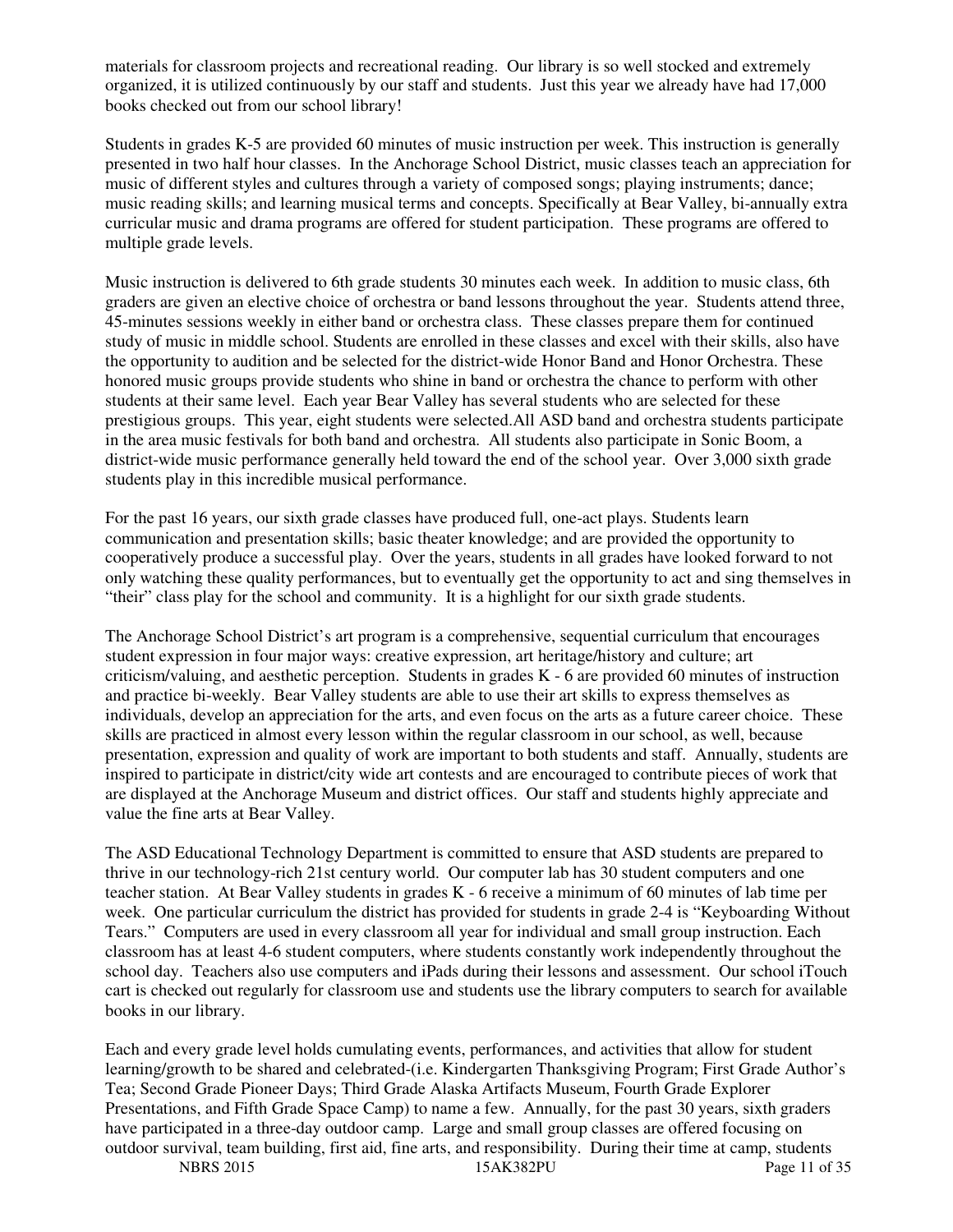participate in educational classes, recreational games, and physical activities that help foster positive lifelong healthy habits and leisure activities. Parent volunteers are used to help supervise and instruct minicourse classes on a variety of topics. Daily, students participate in group hikes and outdoor excursions. Teamwork and cooperation is modeled and stressed among students and adults each day at camp. Going to Sixth Grade Camp means "another milestone" has been achieved. For most students, it is another activity that is looked forward to as they grow up and advance to become sixth graders. Due to the stability of our staff, many of these enriching cumulative events are eagerly looked forward to by students.

#### **3. Instructional Methods and Interventions:**

Bear Valley staff use a variety of resources, strategies, and techniques in a team effort to prepare our individual students to become lifelong learners and contributing members of a successful community. We strive to reach the diverse and individual needs of each learner through a deductive approach. Educators, parents, and peers are all called upon to tutor and share their experiences to promote deeper understanding and learning.

Bear Valley's instructional methods are inclusive to all. Students can, and do, reach high levels of achievement due to the willingness and dedication of our staff. Teachers work one on one, with small groups, and with the whole class everyday within their classrooms. They use systematic and explicit instruction, as well as modeling, manipulatives, and inquiry-based learning to meet the needs of all students. Within every classroom, there are a wide variety of differing instructional approaches used in addition to the core curriculum. Programs or delivery methods such as centers, the Daily 5, CAFÉ, reading and writing workshops, literature studies, leveled readers, Mountain Language, and Mountain Math, allow teachers the freedom to reach all students.

Teachers use AIMSweb Universal Screeners three times a year in the areas of reading and math to identify Tier I, II and III students. The focus remains on students through these screeners, as well as ongoing assessments. For below proficient learners, teachers progress monitor students weekly utilizing the RTI model of setting specific goals and interventions for each child. Students not making adequate progress are brought before our Student Assistant Team (CareBear) consisting of teachers, psychologists, speech pathologists and the principal. This team discusses strategies and interventions deemed necessary to ensure academic growth. This may include testing for Special Education Services. Currently, five percent of Bear Valley's student population qualifies for Special Education Services. Barton Reading, SIPPS, Connecting Math concepts and a variety of other interventions are used to support the classroom teacher in educating these struggling students. To ensure the least restrictive environment, both inclusion and pull out opportunities are provided.

Teachers often use personal time before and after school, in addition to their lunchtime, to support student achievement with one on one tutoring. Specialists use additional planning time to tutor individuals or small groups focusing intensively on meeting the needs of each child. For high achievers, specialists extend concepts taught in class to accelerate student learning. Parent volunteers are utilized to assist small groups in a variety of subject areas. Buddy reading and peer groups are also used as additional supports.

Our educators use technology in a number of ways to enhance learning. Websites such at ThinkCentral, SpellingCity, BrainPop, Xtramath, StarFall, ABCya and Khan Academy give all students the advantage to learn and excel at varying paces. The use of ASD intervention programs such as Lexia and MathWhizz accelerate foundational skills in language and math. Students who are targeted as below proficient in language arts and math skills are offered an opportunity to get additional support through an after school tutoring program that meets for an hour twice a week for a duration of sixteen weeks.

Even though Bear Valley is a neighborhood public school, it is highly sought out as a high achieving school. The high expectations set by both staff and parents makes Bear Valley one of the most successful public schools in Alaska. Twenty-six percent of our student body (grades 2-6) qualifies for our gifted program. This IGNITE program is an accelerated program housed within our school. It is a pull out program, which challenges qualified students in age appropriate groups for two hours each week. To qualify, students must score 96-percentile or higher on two national achievement tests and one ability test. In addition to this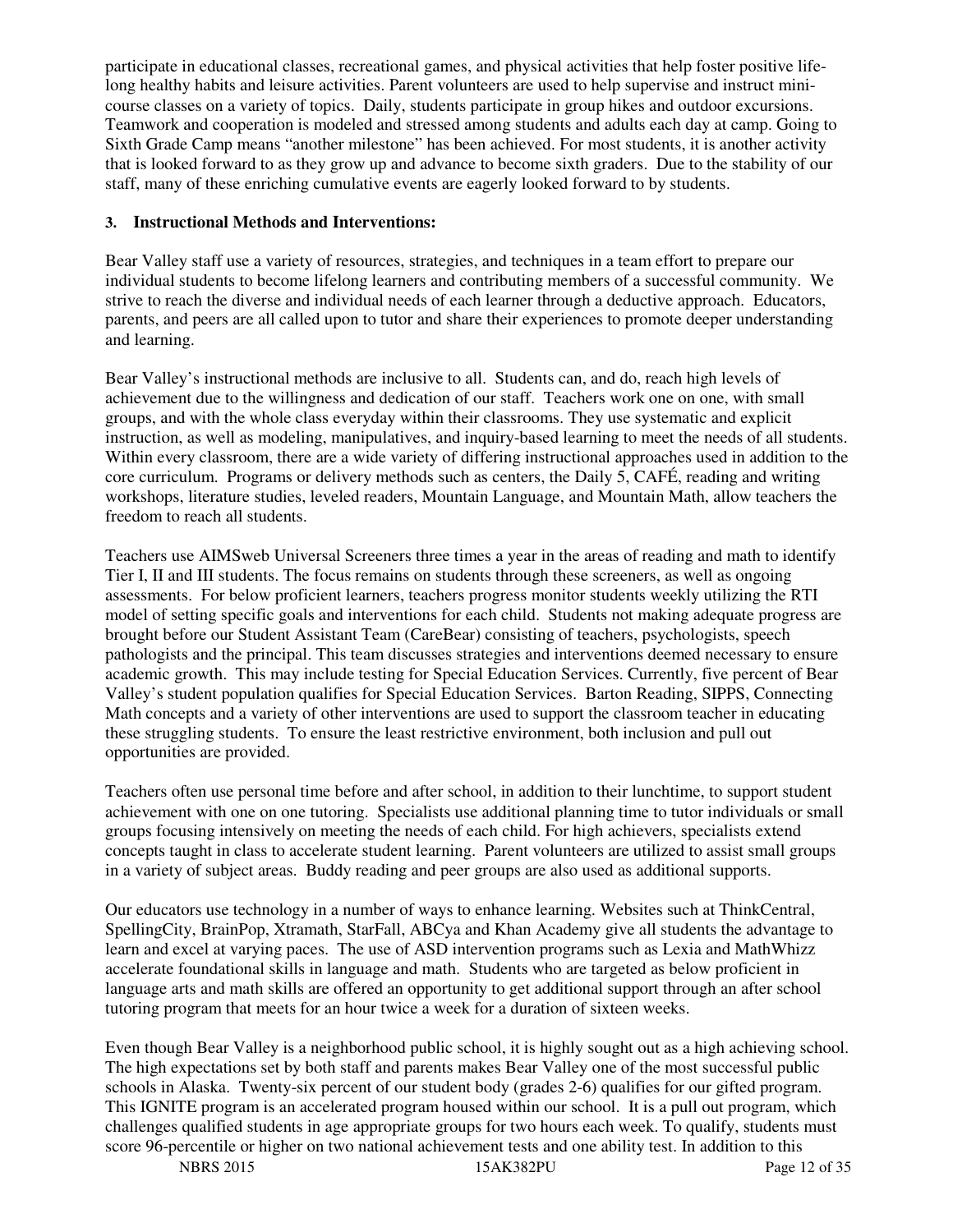program, our classroom teachers provide intellectually stimulating activities for both individuals and classrooms as a whole. Some of the programs teachers utilize are ENVISION, Algebra Thinking, Gruber SAT, and Exemplars. Differentiation of instruction for these accelerated learners is provided through a variety of strategies. The cooperative efforts of teachers, teacher assistants, parents and community volunteers often provide the opportunity for students to be divided into smaller groups. These individuals coach the students to learn at their academic level, not their age level. Challenging students with higher interest topics allows them to analyze a problem to expose the essentials of their learning. Ongoing evaluations of student data and conceptual understandings allow these groups to be fluid reaching the maximum number of learners.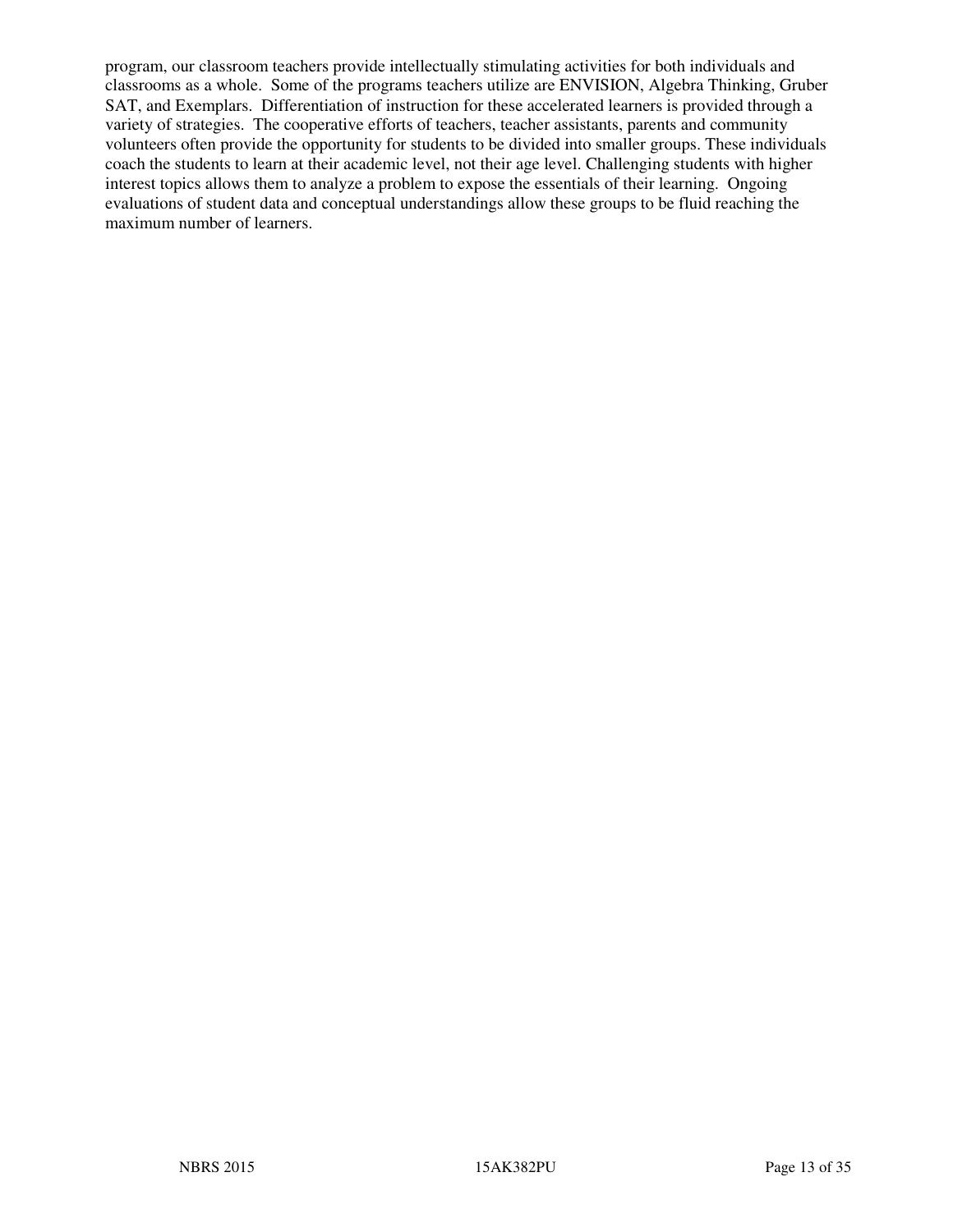#### **1. Assessment Results Narrative Summary:**

Bear Valley Elementary School participates in the Alaska Standards Based Assessment. Annually, students in grades 3-6 are assessed in reading, writing, and math. There are four performance levels in the system: advanced, proficient, below proficient, and far below proficient. In 2013, the Alaska State Board adopted a new accountability system for our public schools, the Alaska School Performance Index (ASPI). Under ASPI, each school receives a score on a 100-point scale and a star rating from 5-stars (highest) to 1-star (lowest). School scores are based on student proficiency on the SBA's, student growth, and attendance. Based on Bear Valley's 2014 SBA scores, 96% of students were proficient in reading, 96% in writing, and 94% in math on state assessments. Bear Valley Elementary was recognized by the State of Alaska as a 5 star Reward School and earned acknowledgement as a "high performing" and "high progress" school in 2013 and a "high performing" school in 2014.

Bear Valley testing data represented in the enclosed tables illustrates our students consistently meet and/or exceed state standards for proficiency in reading and math. In 2014, 96% percent of our students were proficient/advanced in reading in grades 3-6 based on state assessments. The data shows 94% of students in grades 3-5 were proficient/advanced in reading, with 100% of sixth graders proficient/advanced. In fifth grade, 93% of students were proficient in reading. Of this 93% proficient, 64% of these students were noted as advanced in reading on state standards. In 2013, 98% of our third grader students were proficient/advanced in reading. Of this 98% proficient, 78% were advanced in reading on state standards. The data illustrates 96% of fourth graders were proficient reading. Of this 96% proficient, 56% of students were advanced. From 2010-2014, the percentage of students proficient in reading ranged from 86% to 100% in each grade level tested. Of the percent proficient, the percentage of advanced proficient students ranged from 50% to 78%. During the five year span, these results show over half of our students in grades 3- 6 continually exceeded state standards in reading.

State assessments demonstrate that 94% percent of our students in grades 3-6 were proficient/advanced in math standards in 2014. The data shows 97% percent of sixth graders were proficient/advanced in math. Of this 97% proficient, 73% were advanced on state standards. In 2014, 95% of fifth graders were proficient in math with 71% of this group noted as advanced. In 2013, 98% of our third grade students were proficient/advanced in math, as well as 96% of fourth graders. From 2010-2014, the percentage of students proficient in math ranged from 88% to 98% in each grade level tested. Of the percent proficient, the percentage of advanced proficient students ranged from 51% to 79%. Over half the students tested in grade 3-6, consistently exceeded state standards in math during the five-year period.

Bear Valley Elementary School has continued to focus on student achievement over the course of five years. The data trends illustrate students reliably maintain or exceed proficiency levels on state standards. Maintaining and/or exceeding standards requires continual reflection and evaluation of instructional practices, curriculum, and student needs. Our school has developed collaborative, inclusive, and purposeful practices to support student achievement. Maintaining and exceeding standards is ensured through our school goals, professional development training, ongoing data analysis, monthly grade-level planning meetings, parent involvement activities, and support of individual students. We are very pleased with the efforts of our students, staff, and parents to continually strive to ensure student success at Bear Valley Elementary School.

#### **2. Assessment for Instruction and Learning and Sharing Assessment Results:**

The motivation behind the assessments conducted at Bear Valley is to ensure all students reach satisfactory levels of progress. We understand no assessment can provide a comprehensive or complete measurement of a child's academic ability, however assessments allow us to gain substantive knowledge about how both our students and educators are progressing. Each fall our dedicated staff thoroughly analyzes the data from both state mandated tests (SBA – Student Based Assessments) and district Universal Screeners (AIMSweb) to guide and focus our School Goals. School goals target areas of improvement in math, reading, writing and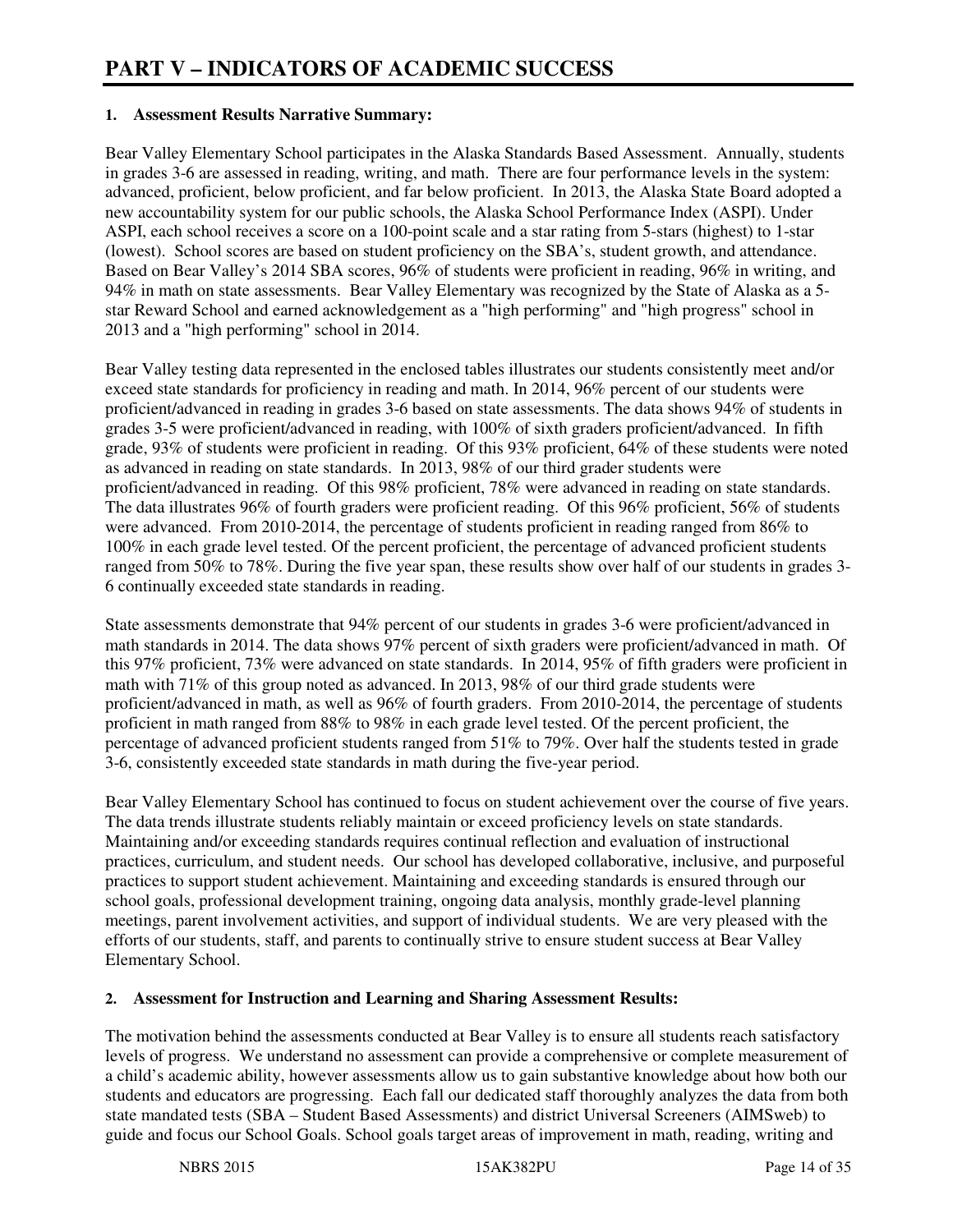social/emotional learning (SEL), are formulated to drive student success and improvement for the current academic year.

Student achievement data and school goals are shared with parents and community during our annual Open House, through the Bear Valley School Report Card, and the District's Profiles of Performance Report. Throughout the year, teachers continuously review school goals and assessment data through staff meetings, in-service trainings, and grade level planning meetings. All grade levels use AIMSweb universal screeners for math and reading in the fall, winter and spring. These initial screenings provide teachers and parents with a baseline of student skill levels identifying both strengths and weaknesses. Monthly, teachers meet in collaborative data based decision-making teams to review summative and formative data. Through these meetings staff members strategize plans to guide and focus their practices to achieve desired learning outcomes. Students are adequately supported with remediation, re-teaching and enrichment as needed. Within individual classrooms teachers are given the freedom to use a variety of assessments to target growth.

Formative and summative assessments are used in tandem to reach levels of competency for all students. Some examples include portfolios, narrative responses, games, rubrics, end of unit tests, exit slips and progress monitoring. Based on assessments, Tier 1, Tier 2 and Tier 3 students are identified and Response to Intervention (RTI) strategies are put into action. Students are placed on weekly/monthly progressmonitoring plans. Educators continually review data and intervention strategies to make adjustments as needed to allow opportunities for growth. Progress monitoring plans are shared with parents and students on a regular basis through formal parent-teacher conferences and informal conferences as needed.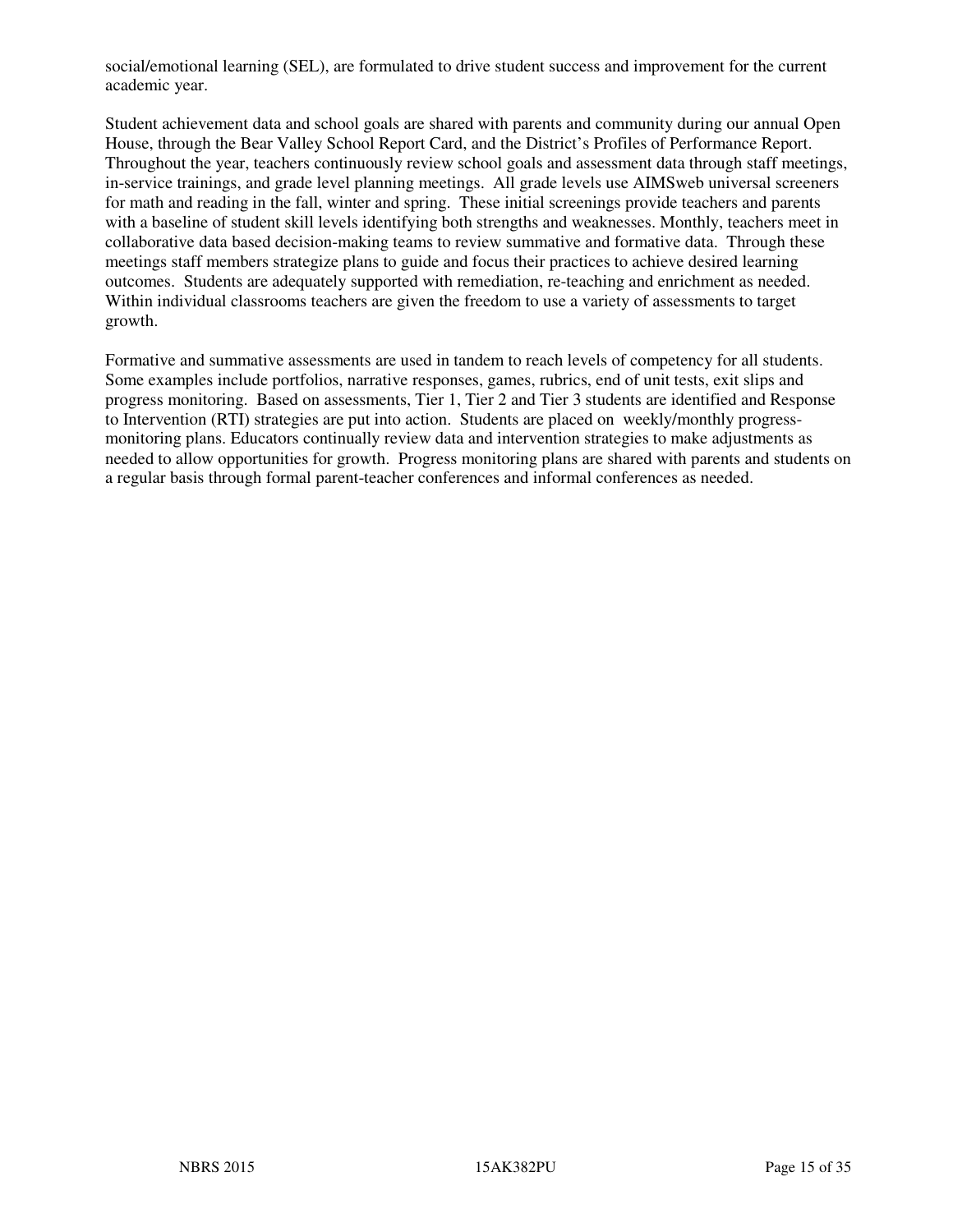#### **1. School Climate/Culture**

Bear Valley utilizes various groups who engage our families, staff, and community members to ensure student success in academic growth, as well as social and emotional growth. The BVPTA is an essential supporter of our school and community. All members work together to promote educational success at Bear Valley by maintaining awareness of how assessment and change will affect and help our students and school to improve. Daily, parent volunteers are present at school helping students and teachers to accomplish various tasks within their classrooms. The Student Council sponsors events promoting positive school climate, friendships, and spirit throughout the year. These events are an integral part that provides students the opportunity to demonstrate their school pride and foster friendships outside of class enriching social-emotional development in our students. Hosting special events throughout the school year (ie. Exploration Day; Science, Math & Literacy Nights, Junior Achievement, and school assemblies) provides learning opportunities for students to demonstrate their skills and academic strengths. In addition, these events also emphasize and reinforce the positive learning environment we strive for at Bear Valley.

Building positive character in children is important to our staff and community. Using the pillars of character depicted in the National Character Counts Education Program, students are recognized monthly by peers for exemplary deeds and actions. Teachers often refer to these pillars to encourage positive behaviors in students. It helps students understand the attributes that lead to successful citizenship. Cubby Coupons are given out daily to students demonstrating commendable behavior following the school motto: "Be Safe, Respectful, and Responsible." Students enjoy being rewarded for good behavior by staff and fellow students. In addition, Bear Paw Awards and Presidential Awards recognize exemplary effort, Academic Excellence, Citizenship, and Achievement.

Many students bond together throughout the year with a Book Buddy. Older students partnering with younger students, help make bonds that foster strong kinships over the years. Students freely learn with the support of an older friend. Within classes daily, students are provided many opportunities for personal choice within a structured learning environment. At Bear Valley, our teachers continually feel valued as educational leaders because parents frequently rely upon their academic expertise and knowledge to meet the needs of their child(ren). Finally, our principal guides and directs these groups, being a positive liaison, in order to make Bear Valley a cohesive place to learn and work.

#### **2. Engaging Families and Community**

Bear Valley Elementary School sustains a positive relationship with our families and local community. Our dedicated staff provides parents with a wide variety of ways to stay connected. 'The Bear Valley Bugle' is our monthly newsletter containing valuable information and tips from the principal and school staff.

Families also have access to information through newsletters, emails, Facebook, school and PTA web sites, phone calls, and our district on-line grade book, Zangle. In Zangle, teachers post grades and comments where parents/guardians can monitor their child's academic progress in 'real time'. Another way for families to stay connected is through Parent/Teacher conferences. These are held twice yearly, or as needed, to share information and formulate plans allowing school and families to work together to foster student achievement. On average, we have a 98% participation rate of these conferences.

Bear Valley offers enriching programs with a wide variety of interests for students. Some of these programs include a yearly Spelling Bee, Battle-of-the-Books competitions, choir concerts, school plays, and First Lego League Robotics competitions. Recently, our local First Lego League Robotics team placed first in state and will be representing Alaska in the FIRST (For Inspiration and Recognition of Science and Technology) World Festival this spring. Many of these extra curricular events often extend beyond the school day allowing working parents/guardians the opportunity to participate as a family, such as learning nights in math, science, and literacy.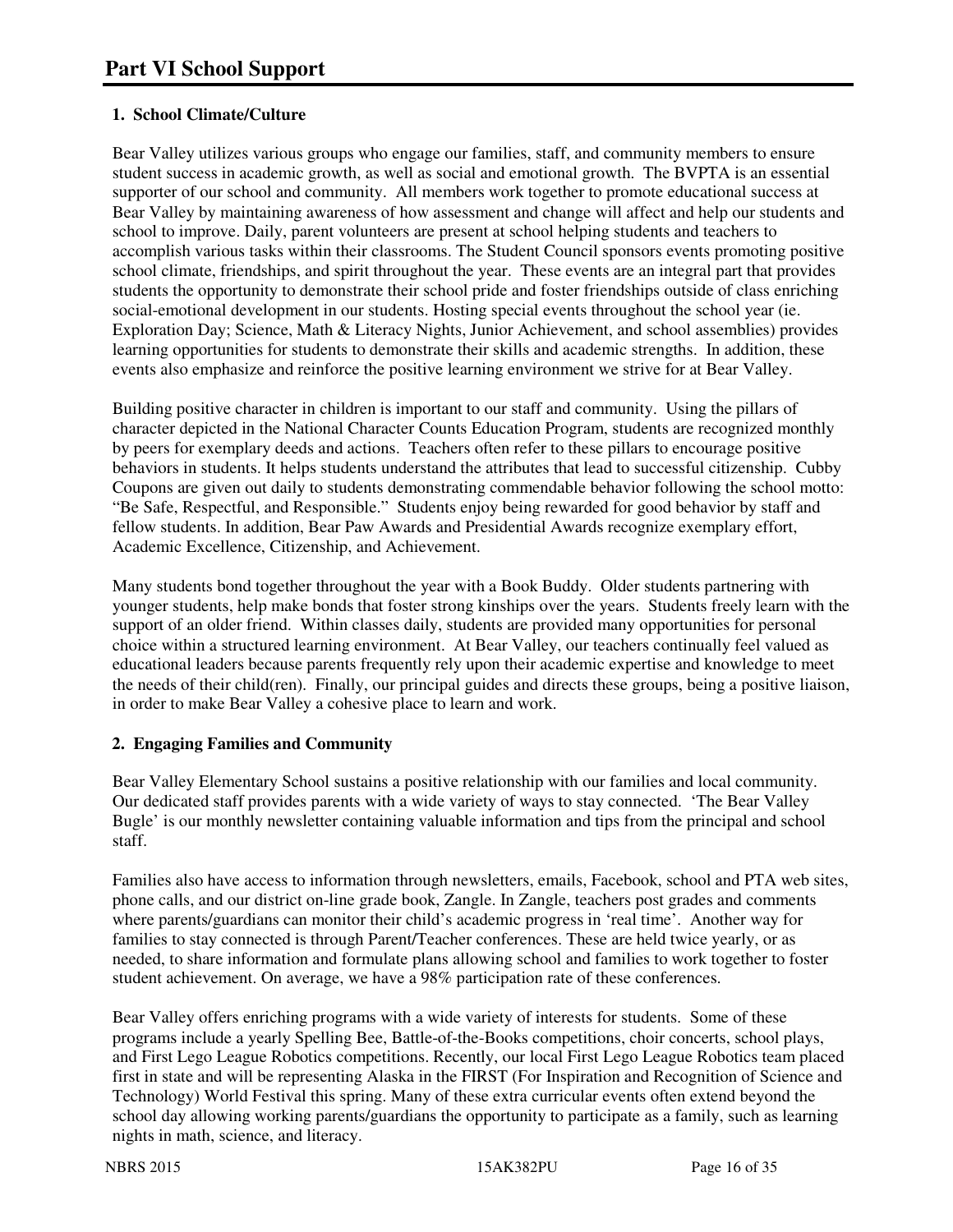Student Council sponsors events such as monthly school spirit days, a school wide talent show, hibernation hop, skate night, and charitable drives for local agencies such as the Salvation Army, The American Red Cross, and World Vision. Student council provides multiple opportunities and activities for our students and families to engage in our school and share in the importance of giving back to the community.

We work in conjunction with our Community School Association to offer after school programs for students which aims at teaching the importance of team sports, and aids in promoting our 'Healthy Future' philosophy. These activities partner with community organizations such as The State of Alaska, Department of Natural Resources, The Division of Parks and Outdoor Recreation, and The Office of Boating Safety. These organizations allow us to promote sporting events such as after school basketball, volleyball, flag football, and cross-country running and skiing. Non-sporting events have included such events as French lessons and a variety of craft classes. In May, our Community School offers a sanctioned 5K run open to the public. This annual event, first held in 1984, is still running strong. All of these are opportunities to engage students, families, and the community.

Bear Valley is rich in partnerships. A key component of our school's success is our PTA. Teachers and parents/guardians work together to help set educational foundations for our students. Community resources that we have partnered with include Junior Achievement, Alaska Native Heritage Center, Exxon/Mobile, Alaska Public Lands, The Alaska Zoo, Alaska Fish and Game, Boy and Girl Scouts of America, First Lego League Robotics, as well as local authors and artist. In the last two years, with the help of a local artist, staff, students, and families have constructed two tile murals that now adorn the walls in our multi-purpose room. These works of art will continue to provide visual enjoyment for our community for decades to come.

We have a positive partnership with the local before and after school daycare program know as SACC (School Aged Child Care), which provides options for extended care beyond the school day. Partnering with our community members helps us to set the educational foundations needed to prepare students for the next stage in life.

#### **3. Professional Development**

At Bear Valley, professional development is vital to a school's ability to succeed and provide quality education to its community. Our focus has been to analyze data, brainstorm collaboratively with staff members, and to implement methodologies in a meaningful way to best support students to achieve their individual potential. The teachers are educated and highly qualified individuals. The majority of our educators hold a Masters Degree or supplemental degree. Research confirms the most important factor contributing to the success of students is the quality of teachers. A true testament to the successful, welcoming environment of our school is the longevity of our staff's commitment. Over 75% of our staff members have called Bear Valley "home" for twelve years or more.

All Bear Valley educators are committed to individual growth and continually pursue professional development in a variety of ways, such as planning meetings, attending the Anchorage School District Summer Academy (ASDSA) for collegial and comprehensive learning opportunities, state and national conferences, collegial cohorts for small group topic driven discussion, University and on-line classes, webinars and group studies. Bear Valley colleagues meet and collaborate weekly and/or monthly in grade level planning meetings organized and attended by our principal. These meetings offer relevant topics and articles promoting professional development, thoughtful questions, discussions and opportunities for reflection.

At the beginning of each school year, teachers volunteer for particular areas to chair, thus taking ownership for that field of study. This allows individual educators the opportunity to pursue training and share their knowledge with staff. By using this format, staff and leadership make quality use of their valuable time. Some areas staff chair are Math (Math Whizz, Think Central, Go Math, RTI), Language Arts (Lexia, Houghton Mifflin, RTI), Technology (Google Classroom, AimsWeb, Kite, Moodle) Social Studies and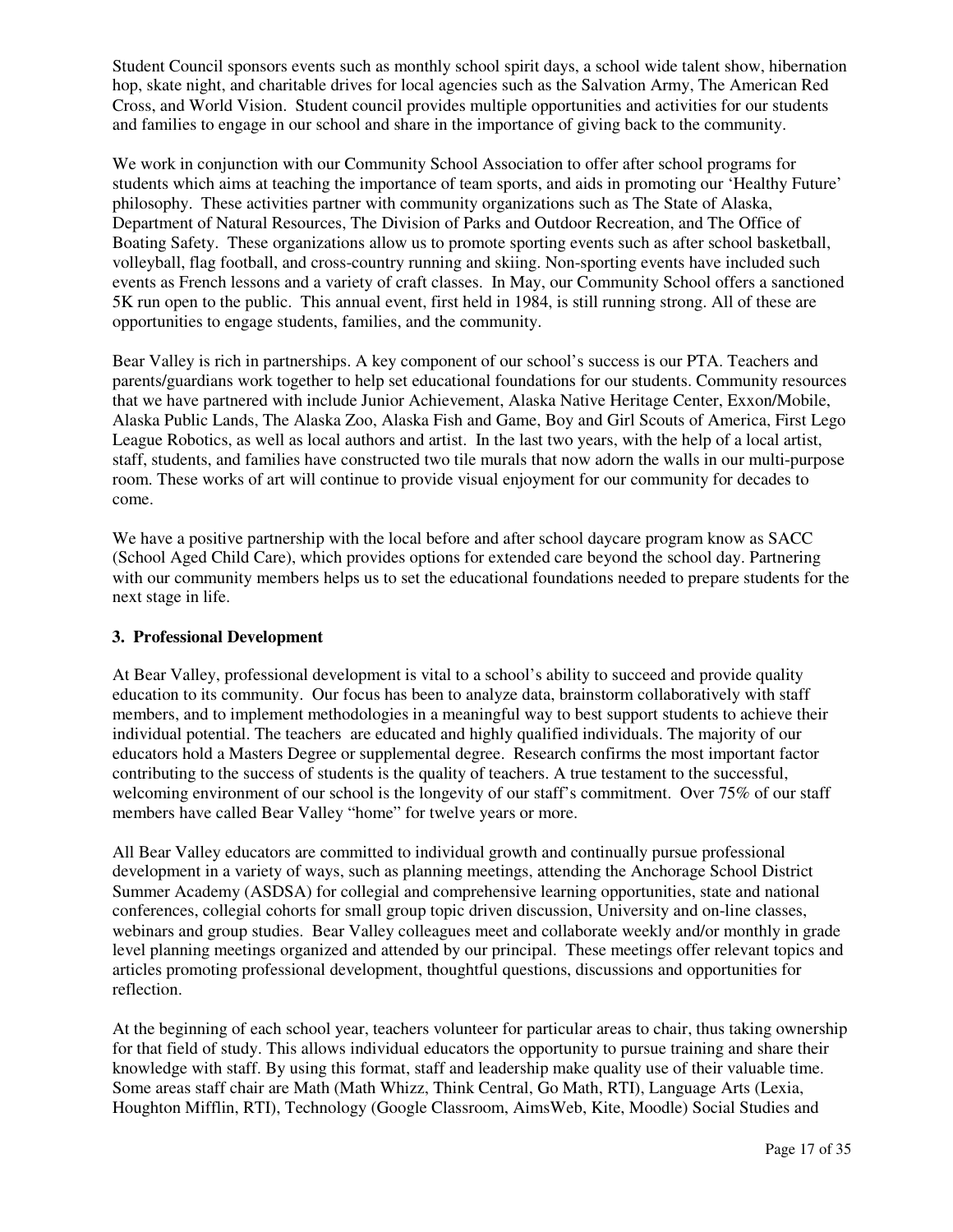Science (new curriculum as it develops). Teachers also share learning through various avenues like mentorships, internships, student teaching, and evaluation programs used for teacher development.

Teachers spend countless hours analyzing data to guide RTI instruction for our Tier 1, Tier 2 and Tier 3 students. Staff members work collaboratively designing instruction for students needing higher challenges, as well as students who need extra support. When teams of teachers focus on the needs of their students, and problem solve, success is achieved.

The Anchorage School District provides opportunities for professional development as new programs are implemented in our schools. When curriculum adoptions take place, staff members are trained on the new material so we may effectively present it to students. As AMP (Alaska's Measure of Progress) Testing and new teacher evaluations (Danielson – A Framework for Teaching) are being implemented, specialized training is given to individual staff members to become building site experts.

As a school, we work together to strengthen each other so our students are guaranteed well rounded, professionally based instruction. We are friends, family and professionals to one another with a level of respect that is unheard of in most work environments. Indicators of a successful school relate directly to the meaningful professional development provided to teams and individuals within the context of a teacher's daily work. Our professional development results in higher student performance, quality school leadership, and superior teaching practices.

#### **4. School Leadership**

Bear Valley Elementary utilizes a collaborative and purposeful leadership approach, and may be visualized as a four-legged stool. Each leg represents the principal, teachers, students, and parents all working together to support the seat-Bear Valley Elementary School.

Our principal fosters an inclusive and purposeful leadership approach with our staff, students, and parents. She oversees the building's functions and programs to ensure all that occurs is aligned directly to our mission, goals, and student achievement. Our principal's collaborative approach ensures staff meetings, school goal development, budget allocation, grade level planning meetings, professional development planning, student activities, and parent-involvement plans are purposeful and enable stakeholders have to voice in the outcomes. She facilitates our school's goal development process, which sets the vision for the school year. During the process, our staff works together to formulate the goals, utilizing student data and parent feedback to create action plans focused on student achievement. Throughout the year, she facilitates and attends our monthly grade level planning meetings to ensure continuous focus on instruction, school goals, data, assessment, and student achievement. Professional development trainings support the needs of our teachers, students, and are aligned with our District's initiatives. She works alongside, our Site-Based Specialists, using a team teaching approach to plan and offer relevant and purposeful trainings to our staff, including training in core curriculum, data analysis, assessment systems, instructional strategies, and teacher evaluation models in support of student achievement. She utilizes a distributive model in working with the school budget to enable grade levels expertise for funding allocations. Monthly, the principal meets with the PTA Board and PTA general membership to offer guidance with activity planning, committee work, budget allocation, and fund raising efforts in support of school and student needs. These collaborative efforts foster a purposeful focus on our school mission, goals, and student achievement.

Teacher leadership is seen in our school through Site-Based Specialists, mentoring, and committee work. Teacher leaders (Site-Based Specialists) offer support in data analysis and assessment, math, language arts, technology, and teacher evaluation. They attend monthly District professional development meetings and share information with staff through staff meetings, in-service trainings, grade level planning, and informally through email and one-on-one or small group mentoring. Informal mentoring abounds in Bear Valley. Veteran teachers readily share expertise and knowledge with new teachers and staff. They provide guidance and assistance in curriculum, instruction, school protocols, and student needs. Mentoring takes place before and after school, weekends, lunchtime, and during planning periods. This collaborative "behind the scenes" approach enables new teachers successful enculturation into our building and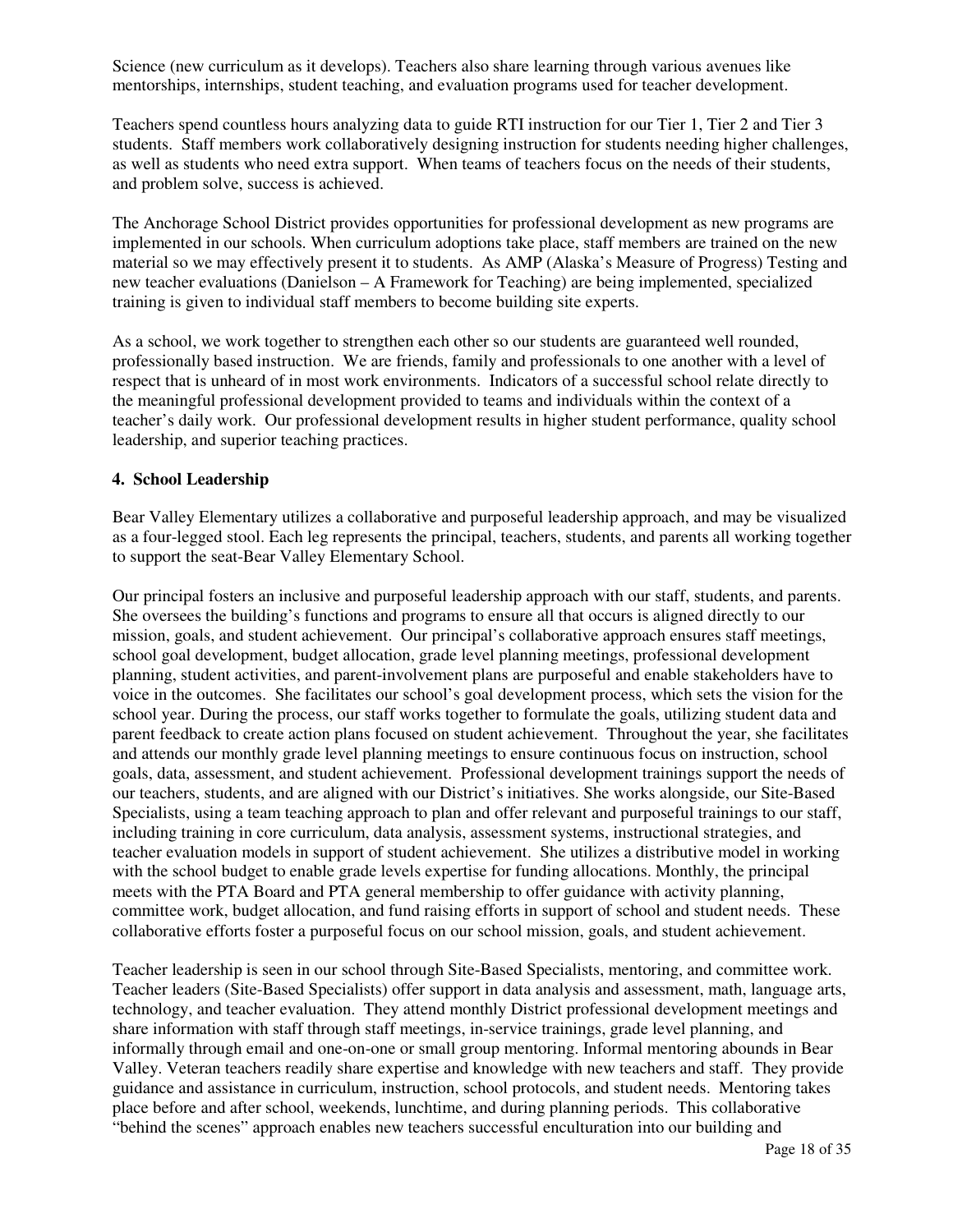profession. Committee leadership is seen in multiple areas including-student assistance (CARE BEAR), curriculum, site-specific, District-wide, and specialty areas. Teachers volunteer to chair or co-chair committees, such as Health, Science, Social Studies, Reading, Technology, PTA Liaison, Explorations Day, Literacy & Math Night, Student Council, Battle of the Books, Spelling Bee, Robotics, Math Derby, and Science & Health Night. Committee chairs work with various stakeholders-District, teachers, parents, students, support staff, and principal to ensure efforts align with school goals and support student achievement.

We value student leadership and offer inclusive opportunities for involvement throughout the year. For example, students in grades 3-6 elect student council officers and classroom representatives. The student council officers meet weekly, along with teacher leaders, to plan school events, morning announcements, services projects, and spirit days. The officers meet with principal monthly to share news and seek approval for planned events and dates. Student council officers, also assist the principal with monthly Character Counts Award ceremonies. Classroom representatives meet monthly with the teacher leaders and officers to collaborate and provide feedback on school needs and upcoming events. Representatives then distribute the council news to student body weekly. Additionally, students in grades 3-6 participate in the District's Student Activities and Climate & Connectedness surveys. Results are used to assess student activity and climate needs of schools. Providing opportunities for student leadership fosters an inclusive school atmosphere and ensures students remain the focus.

Parents are involved and welcomed, as integral to our school's leadership team. Parents assist and offer guidance to our school through District and school surveys, participation in school events, activity sponsorship, funding, PTA committees, and volunteering. For example, at the beginning of the year, Bear Valley parents provide feedback through a school academic priorities survey. The survey results assist in our school goal process, instructional and activity planning, and budget allocation. During the year, parents also participate the District's Climate & Connectedness survey. Results are used to assess the climate of our school and assist us in long range planning. Additionally, at the end of each year, parents are encouraged to complete student placement questionnaires, as the input is utilized in final classroom placement decisions for the coming year. The PTA board and general leadership meetings, also provide an opportunity for parental leadership. PTA holds general membership, along with principal and teacher liaison monthly, where parents can give voice to needs of school, chair or co-chair a committee, and assist in determining PTA funding allocations in support of the school. This inclusive approach enables principal, staff, and parents to ensure the focus remains on our mission and student achievement.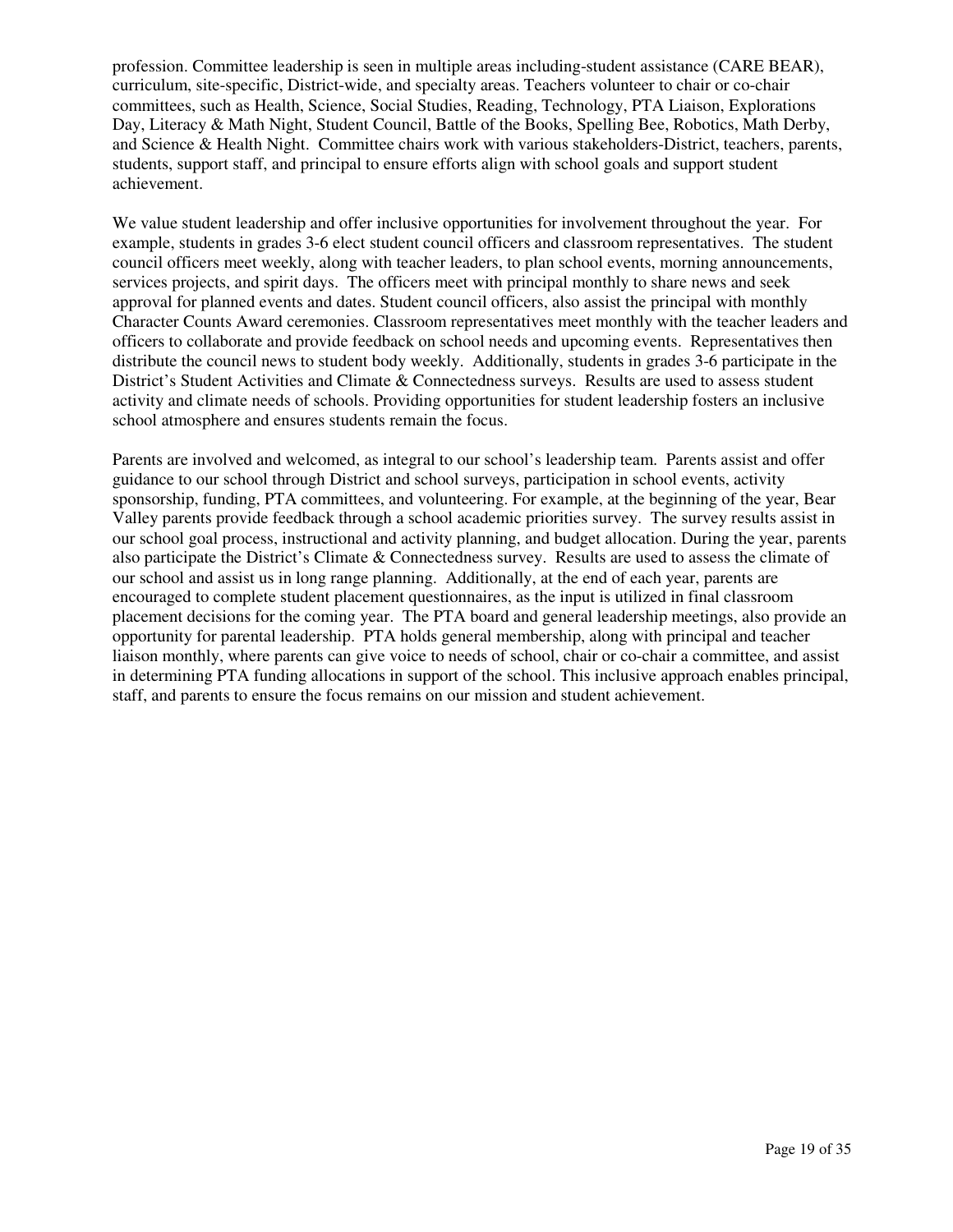# **PART VIII - ASSESSMENT RESULTS**

| <b>Subject: Math</b>                | Test:                                |
|-------------------------------------|--------------------------------------|
| <b>All Students Tested/Grade: 3</b> | <b>Edition/Publication Year: N/A</b> |
| <b>Publisher:</b>                   |                                      |

| School Year                              | 2013-2014      | 2012-2013    | 2011-2012        | 2010-2011      | 2009-2010      |
|------------------------------------------|----------------|--------------|------------------|----------------|----------------|
| Testing month                            | Apr            | Apr          | Apr              | Apr            | Apr            |
| <b>SCHOOL SCORES*</b>                    |                |              |                  |                |                |
| Proficient and above                     | 94             | 98           | 98               | 97             | 90             |
| Advanced                                 | 67             | 57           | 79               | 69             | 57             |
| Number of students tested                | 64             | 56           | 53               | 64             | 62             |
| Percent of total students tested         | 100            | 100          | 100              | 97             | 98             |
| Number of students tested with           |                |              |                  |                |                |
| alternative assessment                   |                |              |                  |                |                |
| % of students tested with                | $\overline{0}$ | $\mathbf{0}$ | $\boldsymbol{0}$ | $\overline{0}$ | $\overline{0}$ |
| alternative assessment                   |                |              |                  |                |                |
| <b>SUBGROUP SCORES</b>                   |                |              |                  |                |                |
| 1. Free and Reduced-Price                |                |              |                  |                |                |
| Meals/Socio-Economic/                    |                |              |                  |                |                |
| <b>Disadvantaged Students</b>            |                |              |                  |                |                |
| Proficient and above                     |                |              |                  |                |                |
| Advanced                                 |                |              |                  |                |                |
| Number of students tested                |                |              |                  |                |                |
| 2. Students receiving Special            |                |              |                  |                |                |
| <b>Education</b>                         |                |              |                  |                |                |
| Proficient and above                     |                |              |                  |                |                |
| Advanced                                 |                |              |                  |                |                |
| Number of students tested                |                |              |                  |                |                |
| 3. English Language Learner              |                |              |                  |                |                |
| <b>Students</b><br>Proficient and above  |                |              |                  |                |                |
| Advanced                                 |                |              |                  |                |                |
| Number of students tested                |                |              |                  |                |                |
|                                          |                |              |                  |                |                |
| 4. Hispanic or Latino<br><b>Students</b> |                |              |                  |                |                |
| Proficient and above                     |                |              |                  |                |                |
| Advanced                                 |                |              |                  |                |                |
| Number of students tested                |                |              |                  |                |                |
| 5. African-American                      |                |              |                  |                |                |
| <b>Students</b>                          |                |              |                  |                |                |
| Proficient and above                     |                |              |                  |                |                |
| Advanced                                 |                |              |                  |                |                |
| Number of students tested                |                |              |                  |                |                |
| <b>6. Asian Students</b>                 |                |              |                  |                |                |
| Proficient and above                     |                |              |                  |                |                |
| Advanced                                 |                |              |                  |                |                |
| Number of students tested                |                |              |                  |                |                |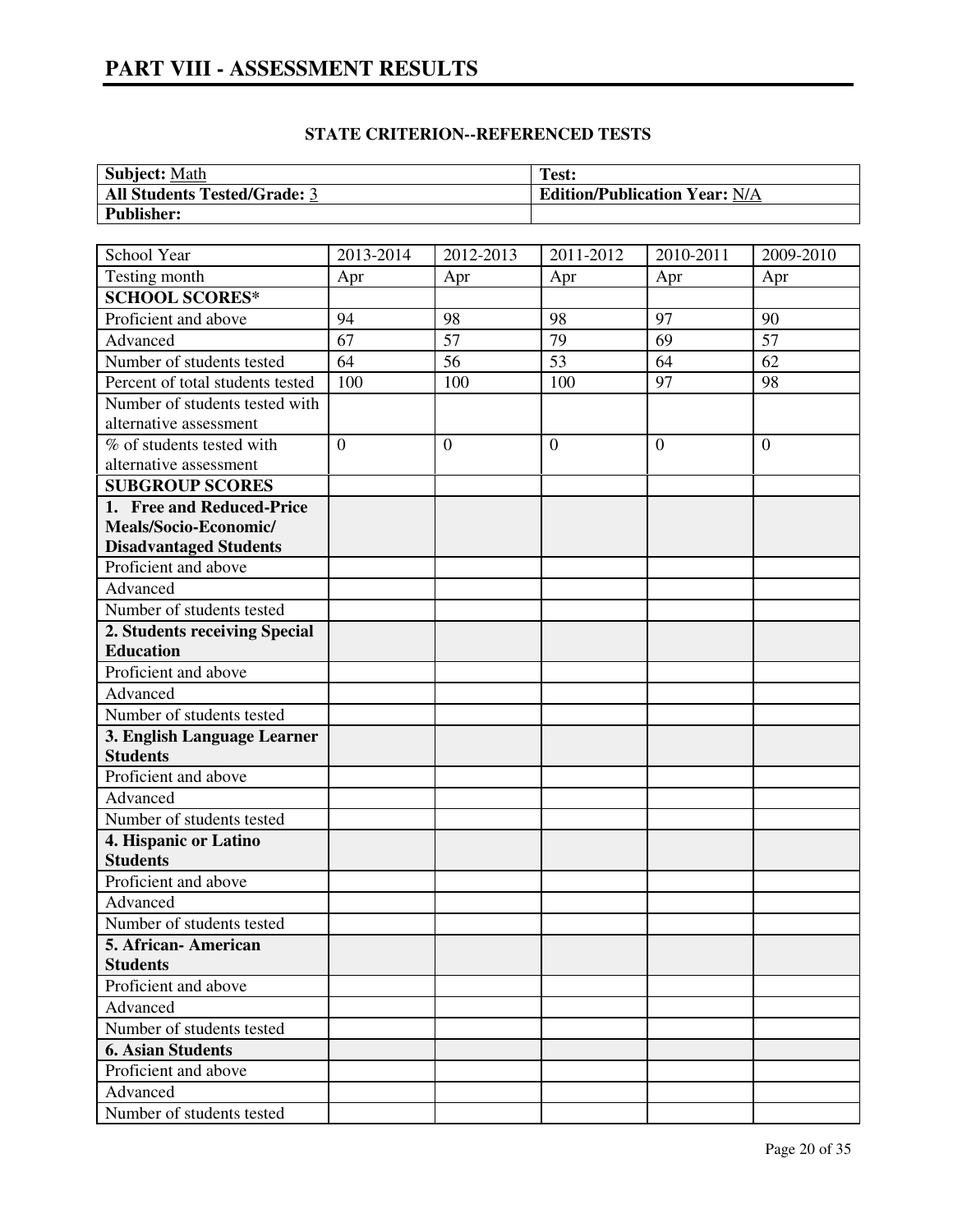| School Year                      | 2013-2014 | 2012-2013      | 2011-2012 | 2010-2011 | 2009-2010      |
|----------------------------------|-----------|----------------|-----------|-----------|----------------|
| 7. American Indian or            |           |                |           |           |                |
| <b>Alaska Native Students</b>    |           |                |           |           |                |
| Proficient and above             |           |                |           |           |                |
| Advanced                         |           |                |           |           |                |
| Number of students tested        |           |                |           |           |                |
| 8. Native Hawaiian or other      |           |                |           |           |                |
| <b>Pacific Islander Students</b> |           |                |           |           |                |
| Proficient and above             |           |                |           |           |                |
| Advanced                         |           |                |           |           |                |
| Number of students tested        |           |                |           |           |                |
| 9. White Students                |           |                |           |           |                |
| Proficient and above             | 94        | 98             | 98        | 96        | 93             |
| Advanced                         | 72        | 56             | 80        | 72        | 55             |
| Number of students tested        | 46        | 43             | 44        | 47        | 44             |
| 10. Two or More Races            |           |                |           |           |                |
| identified Students              |           |                |           |           |                |
| Proficient and above             | 91        | 100            | 100       | 100       | 71             |
| Advanced                         | 46        | 43             | 100       | 100       | 29             |
| Number of students tested        | 11        | $\overline{7}$ | 5         | 6         | $\overline{7}$ |
| 11. Other 1: Other 1             |           |                |           |           |                |
| Proficient and above             |           |                |           |           |                |
| Advanced                         |           |                |           |           |                |
| Number of students tested        |           |                |           |           |                |
| 12. Other 2: Other 2             |           |                |           |           |                |
| Proficient and above             |           |                |           |           |                |
| Advanced                         |           |                |           |           |                |
| Number of students tested        |           |                |           |           |                |
| 13. Other 3: Other 3             |           |                |           |           |                |
| Proficient and above             |           |                |           |           |                |
| Advanced                         |           |                |           |           |                |
| Number of students tested        |           |                |           |           |                |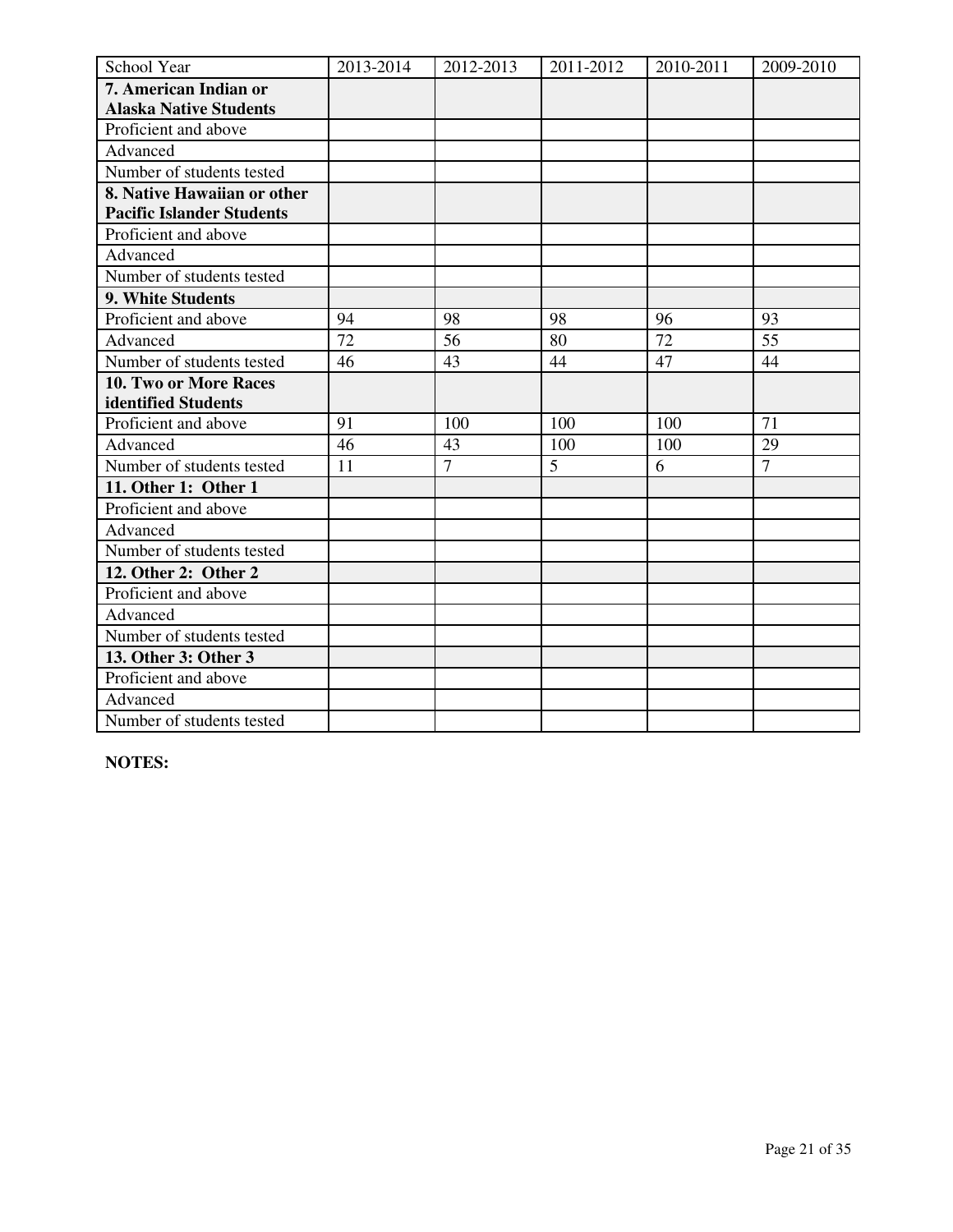| <b>Subject: Math</b>                | Test:                                |
|-------------------------------------|--------------------------------------|
| <b>All Students Tested/Grade: 4</b> | <b>Edition/Publication Year: N/A</b> |
| <b>Publisher:</b>                   |                                      |

| School Year                      | 2013-2014       | 2012-2013    | 2011-2012      | 2010-2011      | 2009-2010      |
|----------------------------------|-----------------|--------------|----------------|----------------|----------------|
| Testing month                    | Apr             | Apr          | Apr            | Apr            | Apr            |
| <b>SCHOOL SCORES*</b>            |                 |              |                |                |                |
| Proficient and above             | 88              | 96           | 92             | 88             | 92             |
| Advanced                         | 56              | 59           | 65             | 58             | 51             |
| Number of students tested        | $\overline{57}$ | 51           | 62             | 69             | 63             |
| Percent of total students tested | 98              | 98           | 98             | 100            | 100            |
| Number of students tested with   |                 |              |                |                |                |
| alternative assessment           |                 |              |                |                |                |
| % of students tested with        | $\overline{0}$  | $\mathbf{0}$ | $\overline{0}$ | $\overline{0}$ | $\overline{0}$ |
| alternative assessment           |                 |              |                |                |                |
| <b>SUBGROUP SCORES</b>           |                 |              |                |                |                |
| 1. Free and Reduced-Price        |                 |              |                |                |                |
| Meals/Socio-Economic/            |                 |              |                |                |                |
| <b>Disadvantaged Students</b>    |                 |              |                |                |                |
| Proficient and above             |                 |              |                |                |                |
| Advanced                         |                 |              |                |                |                |
| Number of students tested        |                 |              |                |                |                |
| 2. Students receiving Special    |                 |              |                |                |                |
| <b>Education</b>                 |                 |              |                |                |                |
| Proficient and above             |                 |              |                |                |                |
| Advanced                         |                 |              |                |                |                |
| Number of students tested        |                 |              |                |                |                |
| 3. English Language Learner      |                 |              |                |                |                |
| <b>Students</b>                  |                 |              |                |                |                |
| Proficient and above             |                 |              |                |                |                |
| Advanced                         |                 |              |                |                |                |
| Number of students tested        |                 |              |                |                |                |
| 4. Hispanic or Latino            |                 |              |                |                |                |
| <b>Students</b>                  |                 |              |                |                |                |
| Proficient and above             |                 |              |                |                |                |
| Advanced                         |                 |              |                |                |                |
| Number of students tested        |                 |              |                |                |                |
| 5. African-American              |                 |              |                |                |                |
| <b>Students</b>                  |                 |              |                |                |                |
| Proficient and above             |                 |              |                |                |                |
| Advanced                         |                 |              |                |                |                |
| Number of students tested        |                 |              |                |                |                |
| <b>6. Asian Students</b>         |                 |              |                |                |                |
| Proficient and above             |                 |              |                |                |                |
| Advanced                         |                 |              |                |                |                |
| Number of students tested        |                 |              |                |                |                |
| 7. American Indian or            |                 |              |                |                |                |
| <b>Alaska Native Students</b>    |                 |              |                |                |                |
| Proficient and above             |                 |              |                |                |                |
| Advanced                         |                 |              |                |                |                |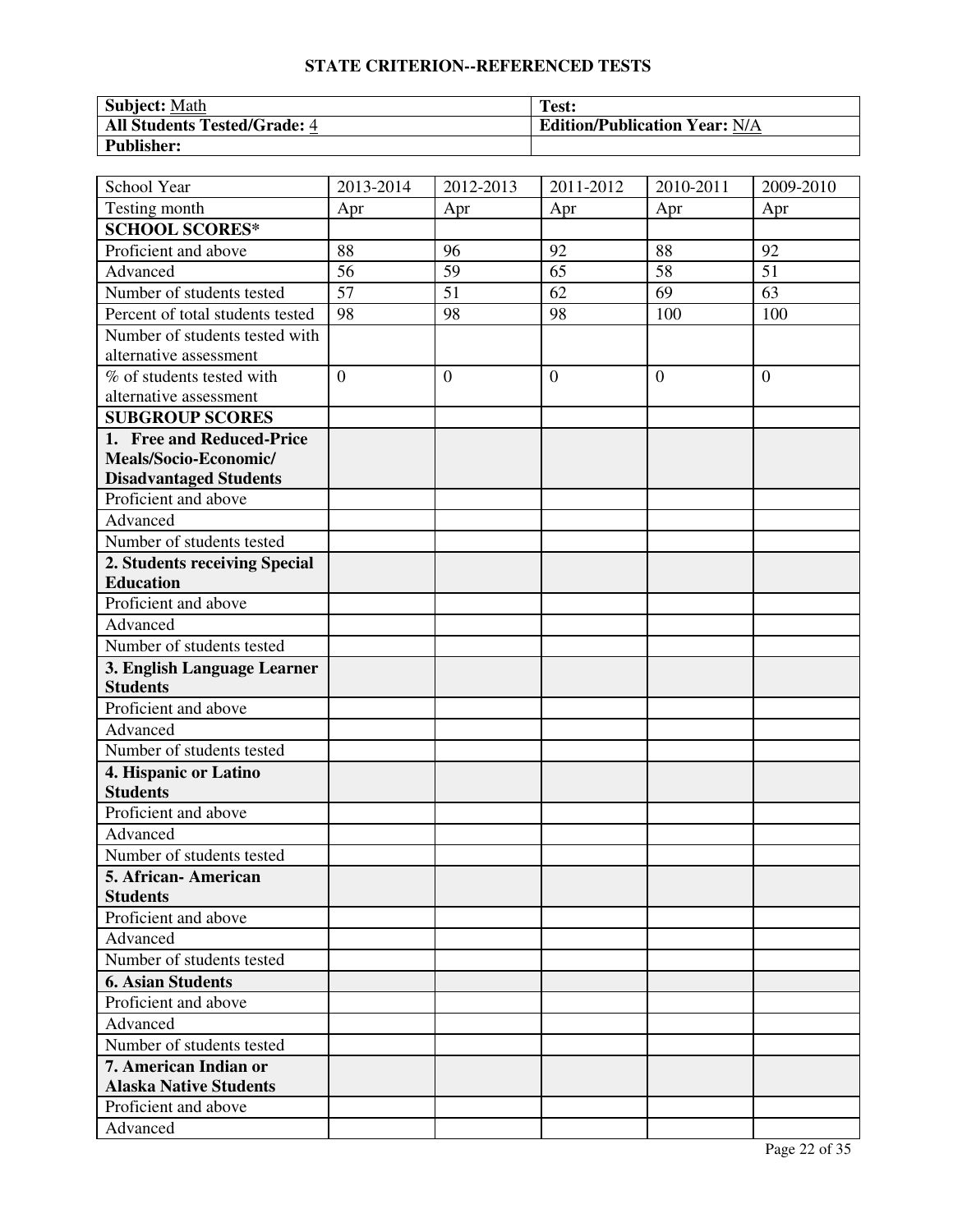| School Year                      | 2013-2014      | 2012-2013 | 2011-2012 | 2010-2011      | 2009-2010      |
|----------------------------------|----------------|-----------|-----------|----------------|----------------|
| Number of students tested        |                |           |           |                |                |
| 8. Native Hawaiian or other      |                |           |           |                |                |
| <b>Pacific Islander Students</b> |                |           |           |                |                |
| Proficient and above             |                |           |           |                |                |
| Advanced                         |                |           |           |                |                |
| Number of students tested        |                |           |           |                |                |
| 9. White Students                |                |           |           |                |                |
| Proficient and above             | 88             | 95        | 94        | 90             | 92             |
| Advanced                         | 61             | 58        | 63        | 58             | 47             |
| Number of students tested        | 43             | 43        | 48        | 48             | 51             |
| 10. Two or More Races            |                |           |           |                |                |
| identified Students              |                |           |           |                |                |
| Proficient and above             | 71             | 100       | 100       | 57             | 100            |
| Advanced                         | 29             | 60        | 83        | 49             | 75             |
| Number of students tested        | $\overline{7}$ | 5         | 6         | $\overline{7}$ | $\overline{4}$ |
| 11. Other 1: Other 1             |                |           |           |                |                |
| Proficient and above             |                |           |           |                |                |
| Advanced                         |                |           |           |                |                |
| Number of students tested        |                |           |           |                |                |
| 12. Other 2: Other 2             |                |           |           |                |                |
| Proficient and above             |                |           |           |                |                |
| Advanced                         |                |           |           |                |                |
| Number of students tested        |                |           |           |                |                |
| 13. Other 3: Other 3             |                |           |           |                |                |
| Proficient and above             |                |           |           |                |                |
| Advanced                         |                |           |           |                |                |
| Number of students tested        |                |           |           |                |                |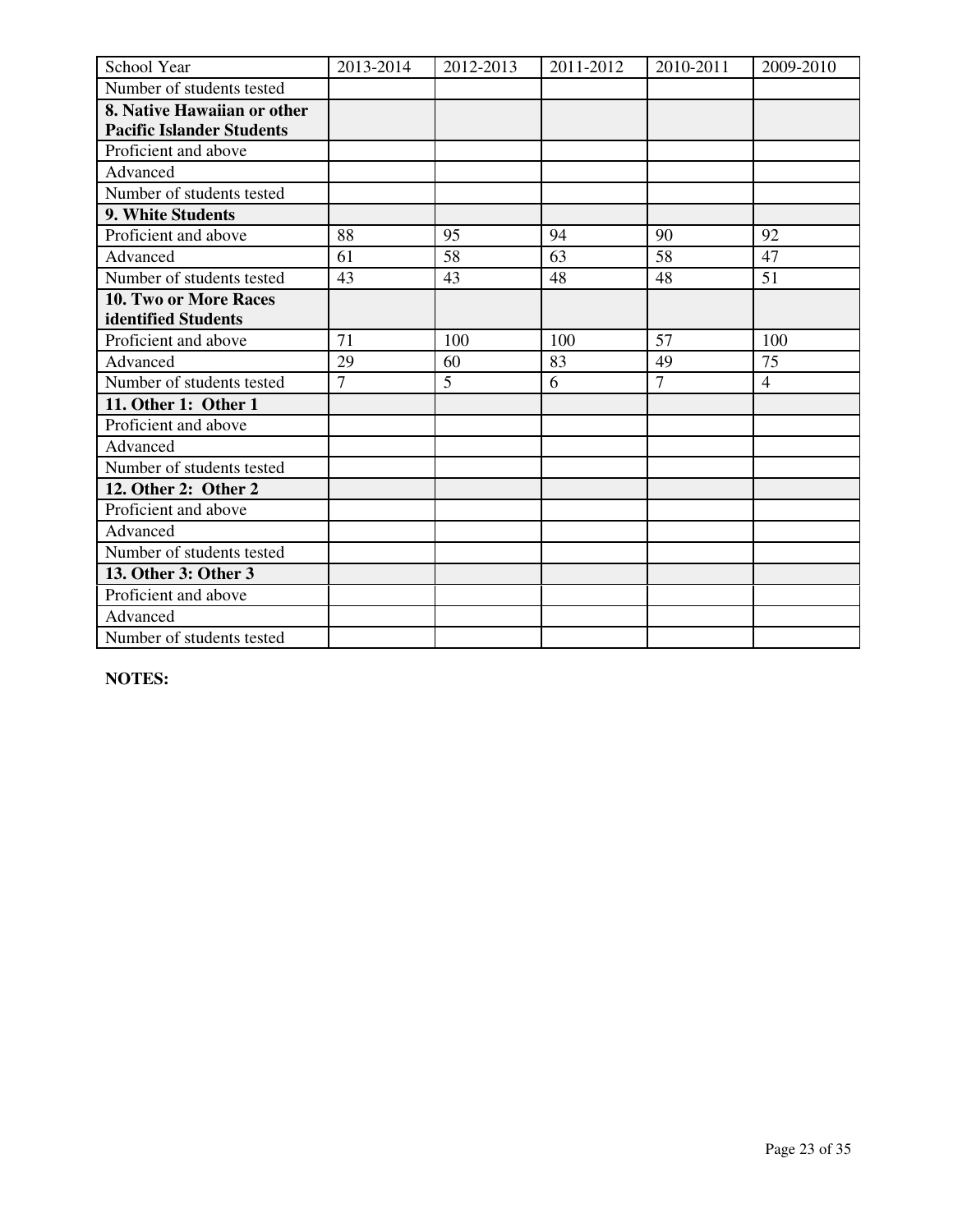| <b>Subject: Math</b>         | Test:                                |
|------------------------------|--------------------------------------|
| All Students Tested/Grade: 5 | <b>Edition/Publication Year: N/A</b> |
| <b>Publisher:</b>            |                                      |

| School Year                      | $\overline{20}$ 13-2014 | 2012-2013      | 2011-2012      | 2010-2011       | 2009-2010      |
|----------------------------------|-------------------------|----------------|----------------|-----------------|----------------|
| Testing month                    | Apr                     | Apr            | Apr            | Apr             | Apr            |
| <b>SCHOOL SCORES*</b>            |                         |                |                |                 |                |
| Proficient and above             | 95                      | 91             | 89             | 88              | 91             |
| Advanced                         | 71                      | 66             | 64             | 61              | 72             |
| Number of students tested        | 59                      | 70             | 80             | $\overline{57}$ | 76             |
| Percent of total students tested | 100                     | 99             | 100            | 97              | 99             |
| Number of students tested with   |                         |                |                |                 |                |
| alternative assessment           |                         |                |                |                 |                |
| % of students tested with        | $\overline{0}$          | $\overline{0}$ | $\overline{0}$ | $\overline{0}$  | $\overline{0}$ |
| alternative assessment           |                         |                |                |                 |                |
| <b>SUBGROUP SCORES</b>           |                         |                |                |                 |                |
| 1. Free and Reduced-Price        |                         |                |                |                 |                |
| Meals/Socio-Economic/            |                         |                |                |                 |                |
| <b>Disadvantaged Students</b>    |                         |                |                |                 |                |
| Proficient and above             |                         |                |                |                 |                |
| Advanced                         |                         |                |                |                 |                |
| Number of students tested        |                         |                |                |                 |                |
| 2. Students receiving Special    |                         |                |                |                 |                |
| <b>Education</b>                 |                         |                |                |                 |                |
| Proficient and above             |                         |                |                |                 |                |
| Advanced                         |                         |                |                |                 |                |
| Number of students tested        |                         |                |                |                 |                |
| 3. English Language Learner      |                         |                |                |                 |                |
| <b>Students</b>                  |                         |                |                |                 |                |
| Proficient and above             |                         |                |                |                 |                |
| Advanced                         |                         |                |                |                 |                |
| Number of students tested        |                         |                |                |                 |                |
| 4. Hispanic or Latino            |                         |                |                |                 |                |
| <b>Students</b>                  |                         |                |                |                 |                |
| Proficient and above             |                         |                |                |                 |                |
| Advanced                         |                         |                |                |                 |                |
| Number of students tested        |                         |                |                |                 |                |
| 5. African- American             |                         |                |                |                 |                |
| <b>Students</b>                  |                         |                |                |                 |                |
| Proficient and above             |                         |                |                |                 |                |
| Advanced                         |                         |                |                |                 |                |
| Number of students tested        |                         |                |                |                 |                |
| <b>6. Asian Students</b>         |                         |                |                |                 |                |
| Proficient and above             |                         |                |                |                 |                |
| Advanced                         |                         |                |                |                 |                |
| Number of students tested        |                         |                |                |                 |                |
| 7. American Indian or            |                         |                |                |                 |                |
| <b>Alaska Native Students</b>    |                         |                |                |                 |                |
| Proficient and above             |                         |                |                |                 |                |
| Advanced                         |                         |                |                |                 |                |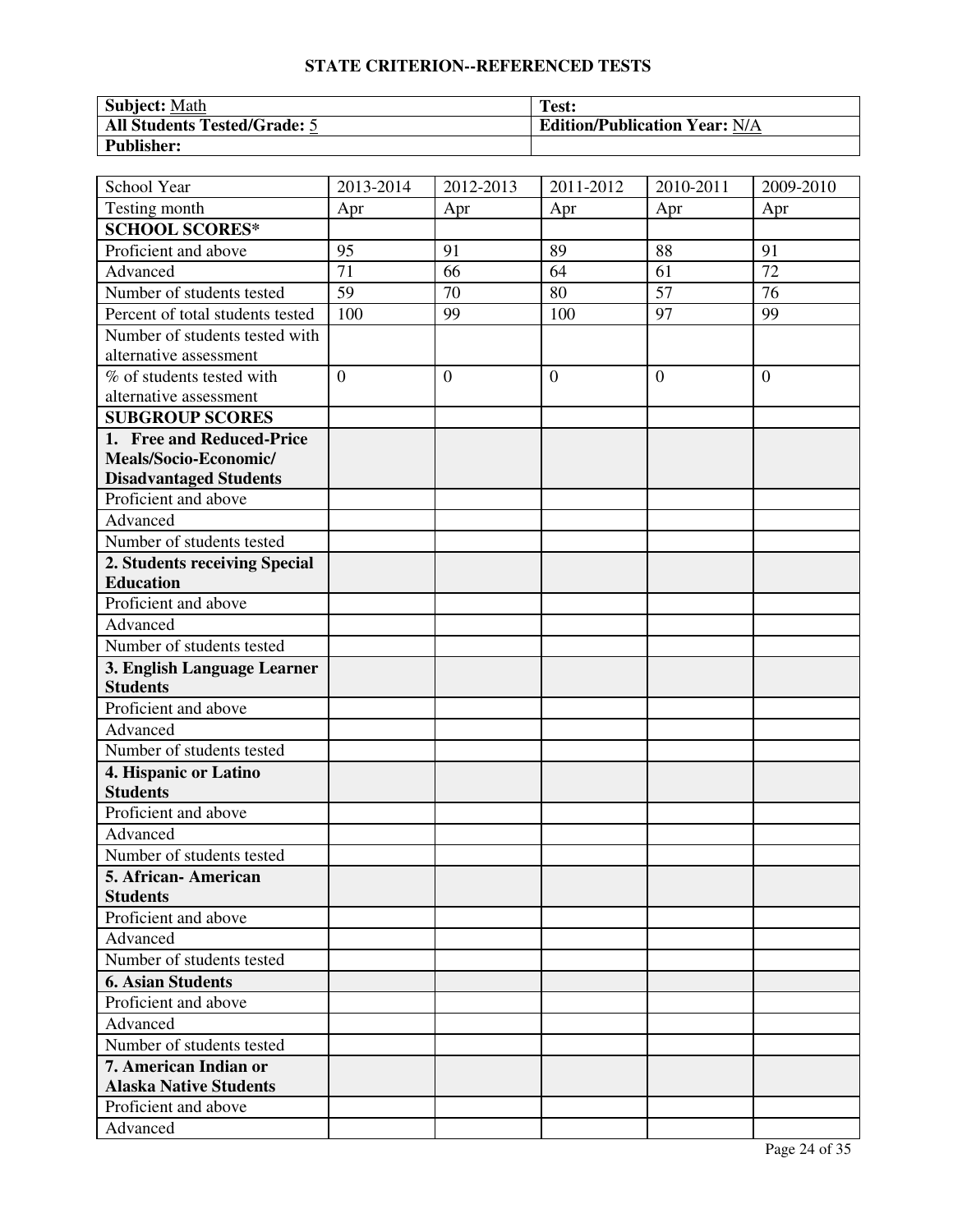| School Year                      | 2013-2014      | 2012-2013 | 2011-2012 | 2010-2011 | 2009-2010 |
|----------------------------------|----------------|-----------|-----------|-----------|-----------|
| Number of students tested        |                |           |           |           |           |
| 8. Native Hawaiian or other      |                |           |           |           |           |
| <b>Pacific Islander Students</b> |                |           |           |           |           |
| Proficient and above             |                |           |           |           |           |
| Advanced                         |                |           |           |           |           |
| Number of students tested        |                |           |           |           |           |
| 9. White Students                |                |           |           |           |           |
| Proficient and above             | 94             | 95        | 91        | 86        | 93        |
| Advanced                         | 75             | 62        | 66        | 59        | 75        |
| Number of students tested        | 47             | 55        | 53        | 44        | 60        |
| 10. Two or More Races            |                |           |           |           |           |
| identified Students              |                |           |           |           |           |
| Proficient and above             | 100            | 88        | 77        | 100       | 100       |
| Advanced                         | 75             | 88        | 46        | 80        | 40        |
| Number of students tested        | $\overline{4}$ | 8         | 13        | 5         | 5         |
| 11. Other 1: Other 1             |                |           |           |           |           |
| Proficient and above             |                |           |           |           |           |
| Advanced                         |                |           |           |           |           |
| Number of students tested        |                |           |           |           |           |
| 12. Other 2: Other 2             |                |           |           |           |           |
| Proficient and above             |                |           |           |           |           |
| Advanced                         |                |           |           |           |           |
| Number of students tested        |                |           |           |           |           |
| 13. Other 3: Other 3             |                |           |           |           |           |
| Proficient and above             |                |           |           |           |           |
| Advanced                         |                |           |           |           |           |
| Number of students tested        |                |           |           |           |           |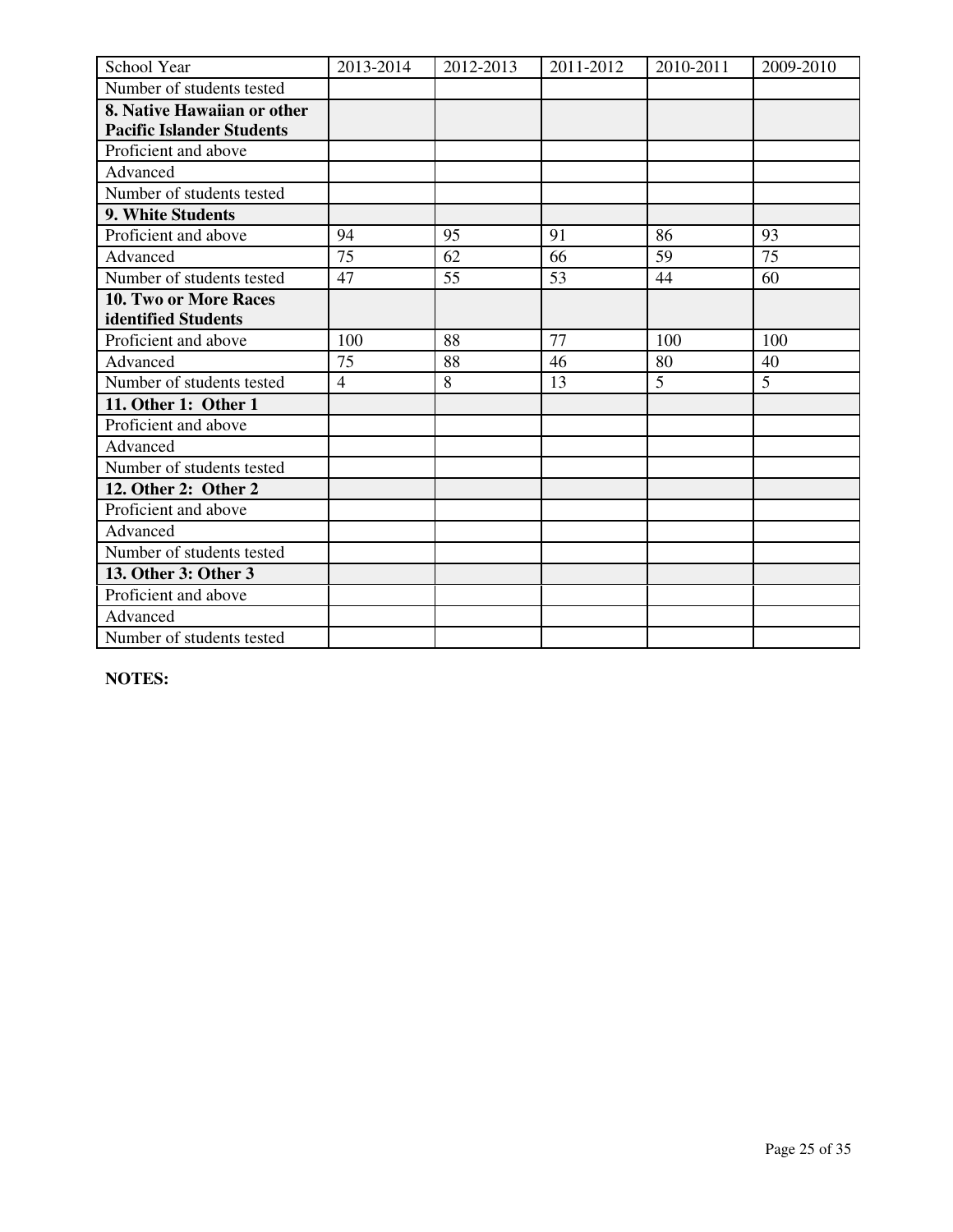| <b>Subject:</b> Math                | Test:                                |
|-------------------------------------|--------------------------------------|
| <b>All Students Tested/Grade: 6</b> | <b>Edition/Publication Year: N/A</b> |
| <b>Publisher:</b>                   |                                      |

| School Year                      | $\overline{20}$ 13-2014 | 2012-2013      | 2011-2012      | 2010-2011      | 2009-2010    |
|----------------------------------|-------------------------|----------------|----------------|----------------|--------------|
| Testing month                    | Apr                     | Apr            | Apr            | Mar            | Apr          |
| <b>SCHOOL SCORES*</b>            |                         |                |                |                |              |
| Proficient and above             | 97                      | 90             | 92             | 91             | 94           |
| Advanced                         | 73                      | 66             | 66             | 59             | 62           |
| Number of students tested        | 67                      | 88             | 61             | 80             | 77           |
| Percent of total students tested | 100                     | 99             | 98             | 99             | 100          |
| Number of students tested with   |                         |                |                |                |              |
| alternative assessment           |                         |                |                |                |              |
| % of students tested with        | $\overline{0}$          | $\overline{0}$ | $\overline{0}$ | $\overline{0}$ | $\mathbf{0}$ |
| alternative assessment           |                         |                |                |                |              |
| <b>SUBGROUP SCORES</b>           |                         |                |                |                |              |
| 1. Free and Reduced-Price        |                         |                |                |                |              |
| Meals/Socio-Economic/            |                         |                |                |                |              |
| <b>Disadvantaged Students</b>    |                         |                |                |                |              |
| Proficient and above             |                         |                |                |                |              |
| Advanced                         |                         |                |                |                |              |
| Number of students tested        |                         |                |                |                |              |
| 2. Students receiving Special    |                         |                |                |                |              |
| <b>Education</b>                 |                         |                |                |                |              |
| Proficient and above             |                         |                |                |                |              |
| Advanced                         |                         |                |                |                |              |
| Number of students tested        |                         |                |                |                |              |
| 3. English Language Learner      |                         |                |                |                |              |
| <b>Students</b>                  |                         |                |                |                |              |
| Proficient and above             |                         |                |                |                |              |
| Advanced                         |                         |                |                |                |              |
| Number of students tested        |                         |                |                |                |              |
| 4. Hispanic or Latino            |                         |                |                |                |              |
| <b>Students</b>                  |                         |                |                |                |              |
| Proficient and above             |                         |                |                |                |              |
| Advanced                         |                         |                |                |                |              |
| Number of students tested        |                         |                |                |                |              |
| 5. African- American             |                         |                |                |                |              |
| <b>Students</b>                  |                         |                |                |                |              |
| Proficient and above             |                         |                |                |                |              |
| Advanced                         |                         |                |                |                |              |
| Number of students tested        |                         |                |                |                |              |
| <b>6. Asian Students</b>         |                         |                |                |                |              |
| Proficient and above             |                         |                |                |                |              |
| Advanced                         |                         |                |                |                |              |
| Number of students tested        |                         |                |                |                |              |
| 7. American Indian or            |                         |                |                |                |              |
| <b>Alaska Native Students</b>    |                         |                |                |                |              |
| Proficient and above             |                         |                |                |                |              |
| Advanced                         |                         |                |                |                |              |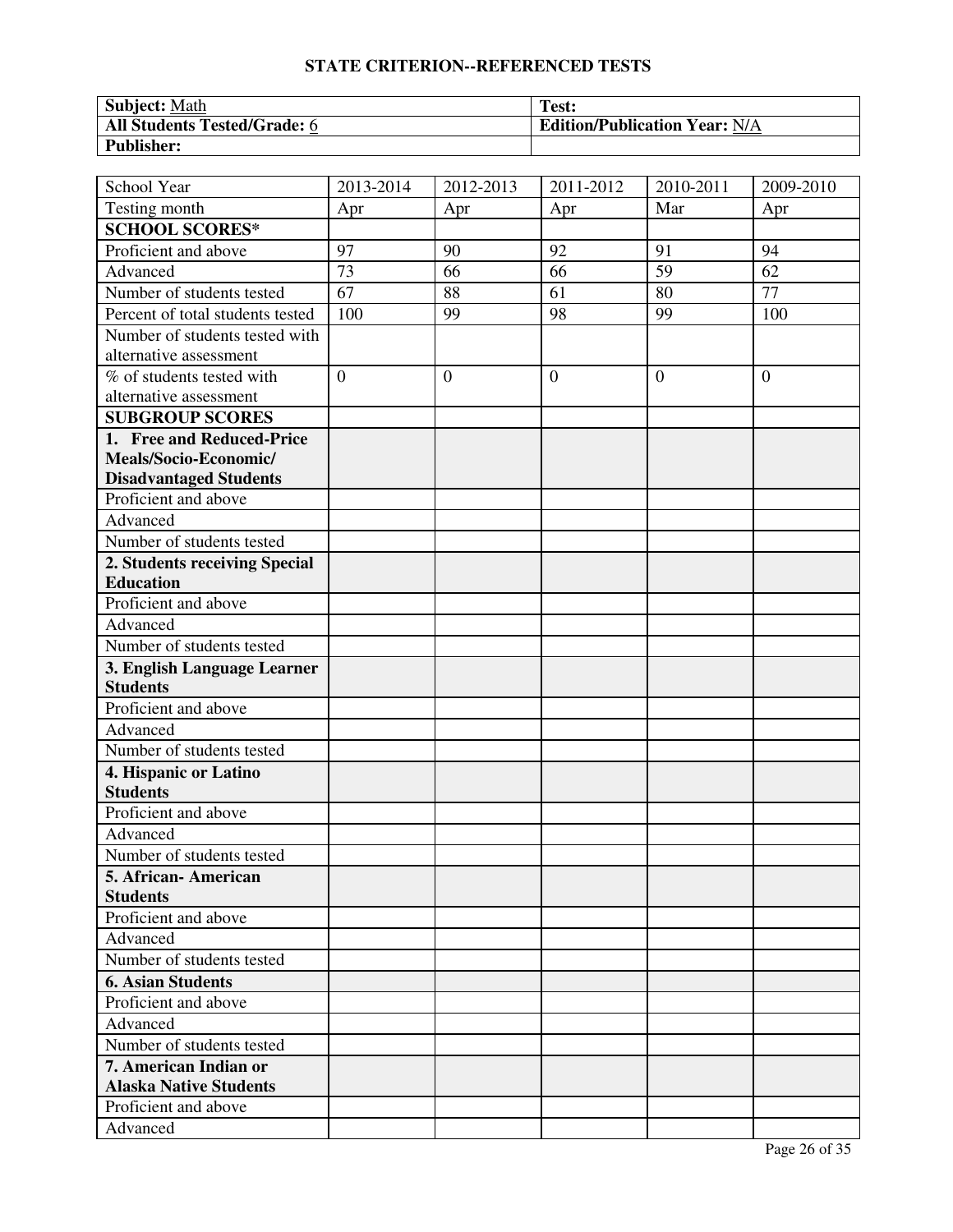| School Year                      | 2013-2014      | 2012-2013 | 2011-2012 | 2010-2011 | 2009-2010 |
|----------------------------------|----------------|-----------|-----------|-----------|-----------|
| Number of students tested        |                |           |           |           |           |
| 8. Native Hawaiian or other      |                |           |           |           |           |
| <b>Pacific Islander Students</b> |                |           |           |           |           |
| Proficient and above             |                |           |           |           |           |
| Advanced                         |                |           |           |           |           |
| Number of students tested        |                |           |           |           |           |
| 9. White Students                |                |           |           |           |           |
| Proficient and above             | 98             | 93        | 92        | 97        | 94        |
| Advanced                         | 72             | 68        | 65        | 65        | 62        |
| Number of students tested        | 53             | 57        | 48        | 60        | 65        |
| 10. Two or More Races            |                |           |           |           |           |
| identified Students              |                |           |           |           |           |
| Proficient and above             | 100            | 64        | 100       | 100       | 83        |
| Advanced                         | 86             | 50        | 80        | 40        | 50        |
| Number of students tested        | $\overline{7}$ | 14        | 5         | 5         | 6         |
| 11. Other 1: Other 1             |                |           |           |           |           |
| Proficient and above             |                |           |           |           |           |
| Advanced                         |                |           |           |           |           |
| Number of students tested        |                |           |           |           |           |
| 12. Other 2: Other 2             |                |           |           |           |           |
| Proficient and above             |                |           |           |           |           |
| Advanced                         |                |           |           |           |           |
| Number of students tested        |                |           |           |           |           |
| 13. Other 3: Other 3             |                |           |           |           |           |
| Proficient and above             |                |           |           |           |           |
| Advanced                         |                |           |           |           |           |
| Number of students tested        |                |           |           |           |           |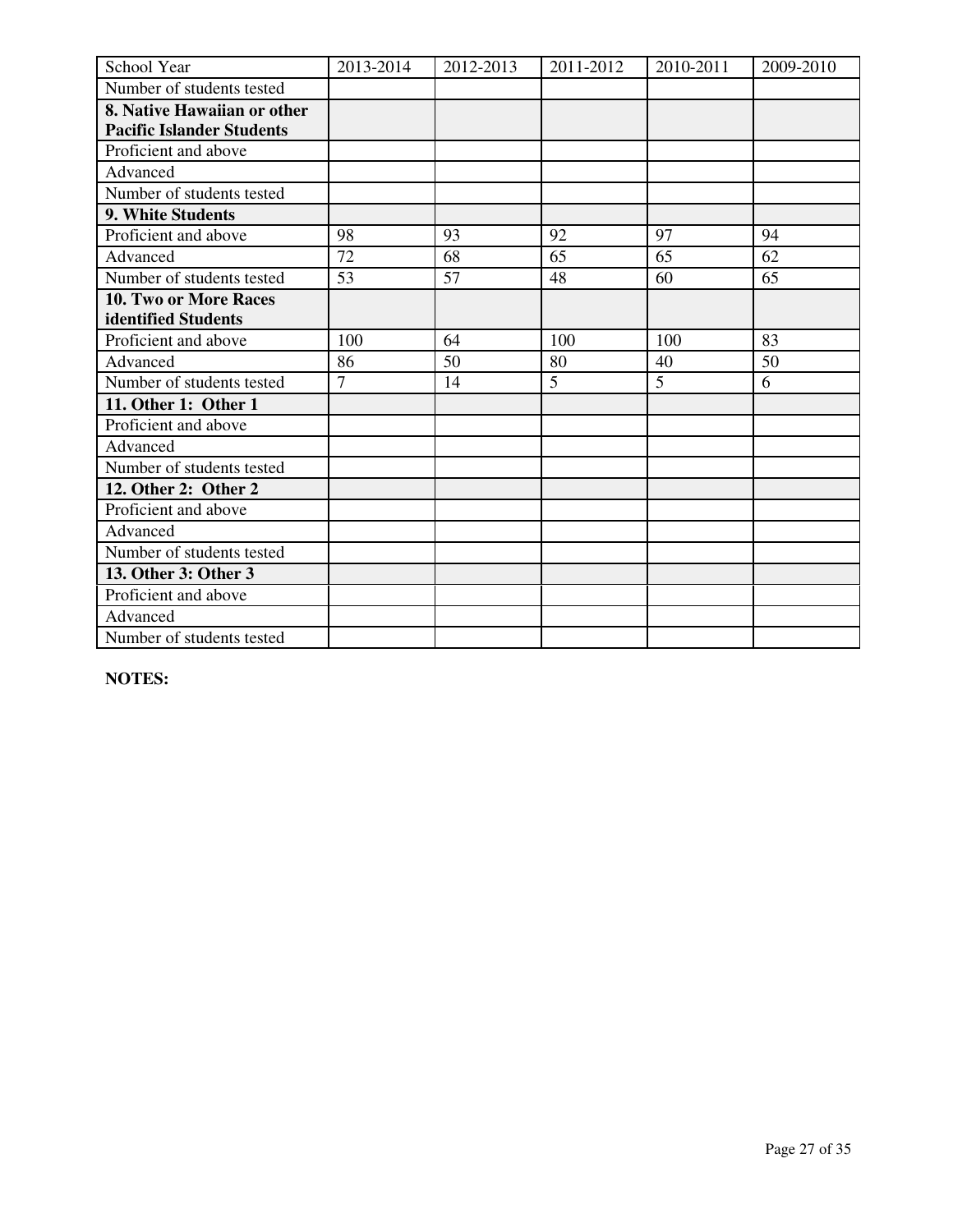| <b>Subject:</b> Reading/ELA         | Test:                                |
|-------------------------------------|--------------------------------------|
| <b>All Students Tested/Grade: 3</b> | <b>Edition/Publication Year: N/A</b> |
| <b>Publisher:</b>                   |                                      |

| School Year                      | 2013-2014      | 2012-2013 | 2011-2012      | $\overline{2010}$ -2011 | 2009-2010      |
|----------------------------------|----------------|-----------|----------------|-------------------------|----------------|
| Testing month                    | Apr            | Apr       | Apr            | Apr                     | Apr            |
| <b>SCHOOL SCORES*</b>            |                |           |                |                         |                |
| Proficient and above             | 94             | 98        | 94             | 96                      | 94             |
| Advanced                         | 78             | 71        | 76             | 68                      | 55             |
| Number of students tested        | 64             | 56        | 53             | 66                      | 62             |
| Percent of total students tested | 100            | 100       | 100            | 100                     | 98             |
| Number of students tested with   |                |           |                |                         |                |
| alternative assessment           |                |           |                |                         |                |
| % of students tested with        | $\overline{0}$ | $\theta$  | $\overline{0}$ | $\theta$                | $\overline{0}$ |
| alternative assessment           |                |           |                |                         |                |
| <b>SUBGROUP SCORES</b>           |                |           |                |                         |                |
| 1. Free and Reduced-Price        |                |           |                |                         |                |
| Meals/Socio-Economic/            |                |           |                |                         |                |
| <b>Disadvantaged Students</b>    |                |           |                |                         |                |
| Proficient and above             |                |           |                |                         |                |
| Advanced                         |                |           |                |                         |                |
| Number of students tested        |                |           |                |                         |                |
| 2. Students receiving Special    |                |           |                |                         |                |
| <b>Education</b>                 |                |           |                |                         |                |
| Proficient and above             |                |           |                |                         |                |
| Advanced                         |                |           |                |                         |                |
| Number of students tested        |                |           |                |                         |                |
| 3. English Language Learner      |                |           |                |                         |                |
| <b>Students</b>                  |                |           |                |                         |                |
| Proficient and above             |                |           |                |                         |                |
| Advanced                         |                |           |                |                         |                |
| Number of students tested        |                |           |                |                         |                |
| 4. Hispanic or Latino            |                |           |                |                         |                |
| <b>Students</b>                  |                |           |                |                         |                |
| Proficient and above             |                |           |                |                         |                |
| Advanced                         |                |           |                |                         |                |
| Number of students tested        |                |           |                |                         |                |
| 5. African- American             |                |           |                |                         |                |
| <b>Students</b>                  |                |           |                |                         |                |
| Proficient and above             |                |           |                |                         |                |
| Advanced                         |                |           |                |                         |                |
| Number of students tested        |                |           |                |                         |                |
| <b>6. Asian Students</b>         |                |           |                |                         |                |
| Proficient and above             |                |           |                |                         |                |
| Advanced                         |                |           |                |                         |                |
| Number of students tested        |                |           |                |                         |                |
| 7. American Indian or            |                |           |                |                         |                |
| <b>Alaska Native Students</b>    |                |           |                |                         |                |
| Proficient and above             |                |           |                |                         |                |
| Advanced                         |                |           |                |                         |                |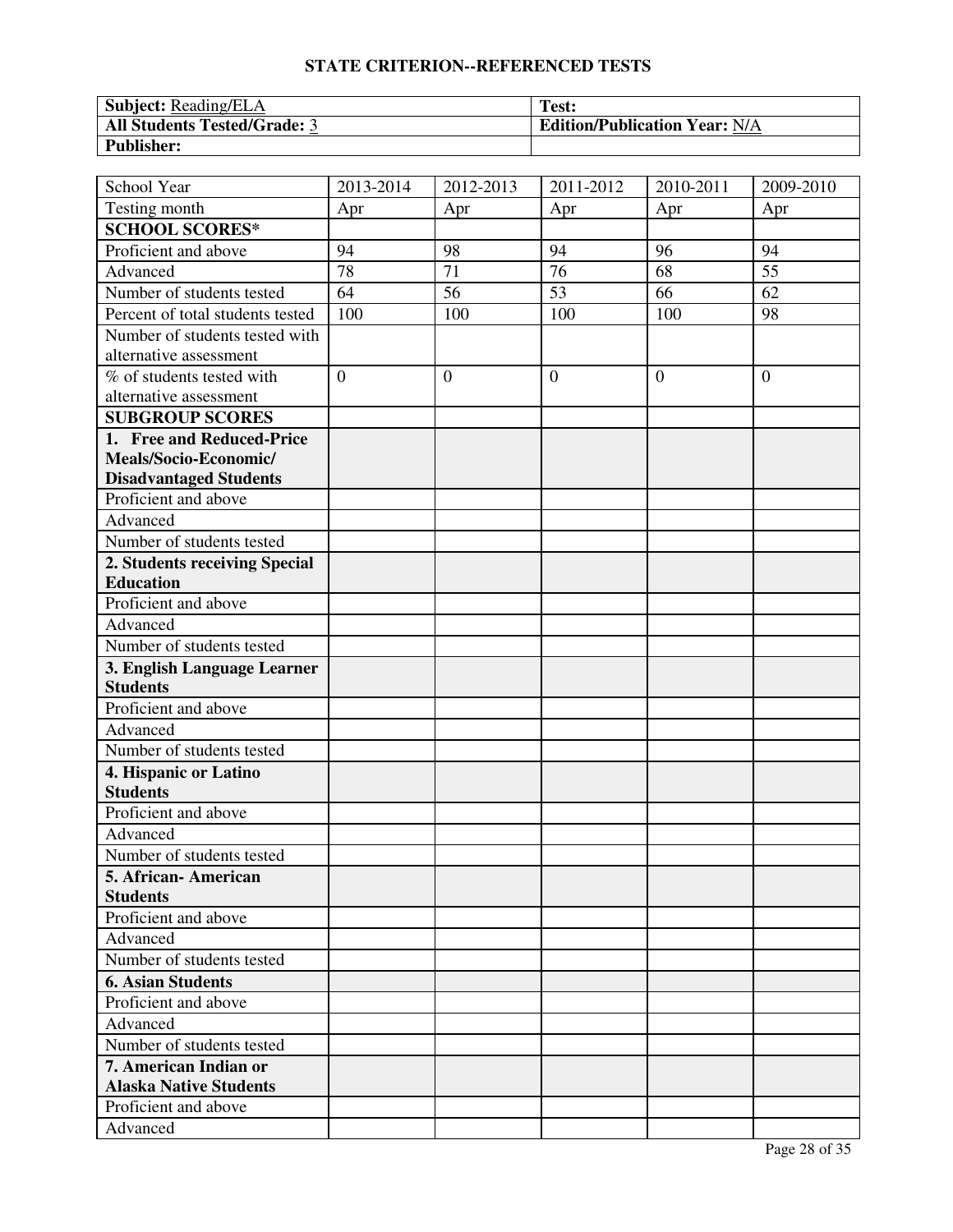| School Year                      | 2013-2014 | 2012-2013      | 2011-2012 | 2010-2011 | 2009-2010      |
|----------------------------------|-----------|----------------|-----------|-----------|----------------|
| Number of students tested        |           |                |           |           |                |
| 8. Native Hawaiian or other      |           |                |           |           |                |
| <b>Pacific Islander Students</b> |           |                |           |           |                |
| Proficient and above             |           |                |           |           |                |
| Advanced                         |           |                |           |           |                |
| Number of students tested        |           |                |           |           |                |
| 9. White Students                |           |                |           |           |                |
| Proficient and above             | 96        | 98             | 93        | 96        | 96             |
| Advanced                         | 76        | 72             | 73        | 69        | 55             |
| Number of students tested        | 46        | 43             | 44        | 49        | 44             |
| 10. Two or More Races            |           |                |           |           |                |
| identified Students              |           |                |           |           |                |
| Proficient and above             | 82        | 100            | 100       | 100       | 71             |
| Advanced                         | 82        | 57             | 100       | 83        | 29             |
| Number of students tested        | 11        | $\overline{7}$ | 5         | 6         | $\overline{7}$ |
| 11. Other 1: Other 1             |           |                |           |           |                |
| Proficient and above             |           |                |           |           |                |
| Advanced                         |           |                |           |           |                |
| Number of students tested        |           |                |           |           |                |
| 12. Other 2: Other 2             |           |                |           |           |                |
| Proficient and above             |           |                |           |           |                |
| Advanced                         |           |                |           |           |                |
| Number of students tested        |           |                |           |           |                |
| 13. Other 3: Other 3             |           |                |           |           |                |
| Proficient and above             |           |                |           |           |                |
| Advanced                         |           |                |           |           |                |
| Number of students tested        |           |                |           |           |                |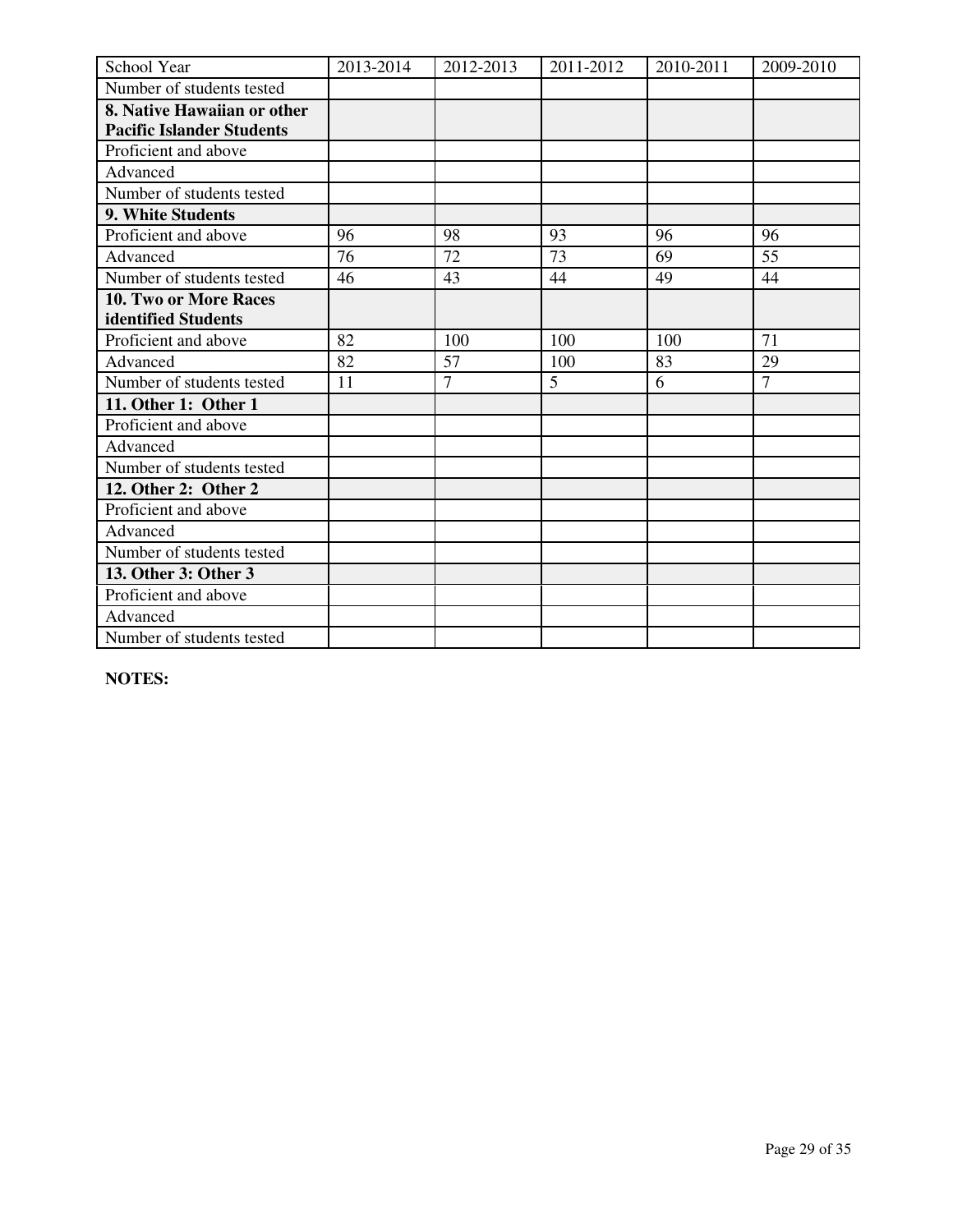| <b>Subject:</b> Reading/ELA         | Test:                                |
|-------------------------------------|--------------------------------------|
| <b>All Students Tested/Grade: 4</b> | <b>Edition/Publication Year: N/A</b> |
| <b>Publisher:</b>                   |                                      |

| School Year                      | 2013-2014      | 2012-2013      | 2011-2012      | 2010-2011 | 2009-2010    |
|----------------------------------|----------------|----------------|----------------|-----------|--------------|
| Testing month                    | Apr            | Apr            | Apr            | Apr       | Apr          |
| <b>SCHOOL SCORES*</b>            |                |                |                |           |              |
| Proficient and above             | 94             | 96             | 97             | 86        | 94           |
| Advanced                         | 50             | 56             | 65             | 54        | 56           |
| Number of students tested        | 58             | 52             | 62             | 69        | 63           |
| Percent of total students tested | 100            | 100            | 98             | 100       | 100          |
| Number of students tested with   |                |                |                |           |              |
| alternative assessment           |                |                |                |           |              |
| % of students tested with        | $\overline{0}$ | $\overline{0}$ | $\overline{0}$ | $\theta$  | $\mathbf{0}$ |
| alternative assessment           |                |                |                |           |              |
| <b>SUBGROUP SCORES</b>           |                |                |                |           |              |
| 1. Free and Reduced-Price        |                |                |                |           |              |
| Meals/Socio-Economic/            |                |                |                |           |              |
| <b>Disadvantaged Students</b>    |                |                |                |           |              |
| Proficient and above             |                |                |                |           |              |
| Advanced                         |                |                |                |           |              |
| Number of students tested        |                |                |                |           |              |
| 2. Students receiving Special    |                |                |                |           |              |
| <b>Education</b>                 |                |                |                |           |              |
| Proficient and above             |                |                |                |           |              |
| Advanced                         |                |                |                |           |              |
| Number of students tested        |                |                |                |           |              |
| 3. English Language Learner      |                |                |                |           |              |
| <b>Students</b>                  |                |                |                |           |              |
| Proficient and above             |                |                |                |           |              |
| Advanced                         |                |                |                |           |              |
| Number of students tested        |                |                |                |           |              |
| 4. Hispanic or Latino            |                |                |                |           |              |
| <b>Students</b>                  |                |                |                |           |              |
| Proficient and above             |                |                |                |           |              |
| Advanced                         |                |                |                |           |              |
| Number of students tested        |                |                |                |           |              |
| 5. African- American             |                |                |                |           |              |
| <b>Students</b>                  |                |                |                |           |              |
| Proficient and above             |                |                |                |           |              |
| Advanced                         |                |                |                |           |              |
| Number of students tested        |                |                |                |           |              |
| <b>6. Asian Students</b>         |                |                |                |           |              |
| Proficient and above             |                |                |                |           |              |
| Advanced                         |                |                |                |           |              |
| Number of students tested        |                |                |                |           |              |
| 7. American Indian or            |                |                |                |           |              |
| <b>Alaska Native Students</b>    |                |                |                |           |              |
| Proficient and above             |                |                |                |           |              |
| Advanced                         |                |                |                |           |              |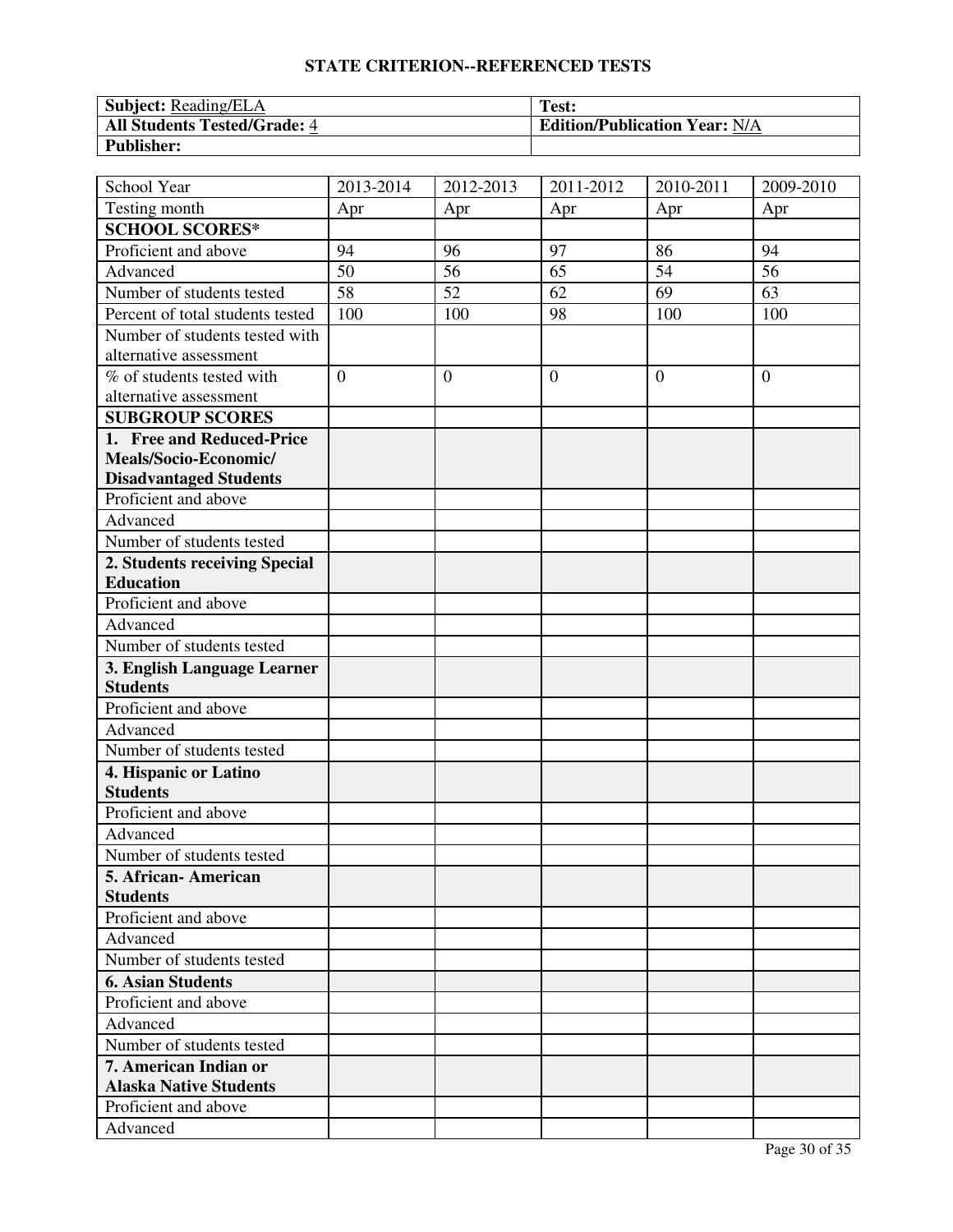| School Year                      | 2013-2014      | 2012-2013 | 2011-2012 | 2010-2011      | 2009-2010      |
|----------------------------------|----------------|-----------|-----------|----------------|----------------|
| Number of students tested        |                |           |           |                |                |
| 8. Native Hawaiian or other      |                |           |           |                |                |
| <b>Pacific Islander Students</b> |                |           |           |                |                |
| Proficient and above             |                |           |           |                |                |
| Advanced                         |                |           |           |                |                |
| Number of students tested        |                |           |           |                |                |
| 9. White Students                |                |           |           |                |                |
| Proficient and above             | 98             | 95        | 98        | 88             | 94             |
| Advanced                         | 55             | 56        | 67        | 54             | 57             |
| Number of students tested        | 44             | 43        | 48        | 48             | 51             |
| <b>10. Two or More Races</b>     |                |           |           |                |                |
| identified Students              |                |           |           |                |                |
| Proficient and above             | 100            | 100       | 100       | 71             | 100            |
| Advanced                         | 29             | 40        | 67        | 43             | 50             |
| Number of students tested        | $\overline{7}$ | 5         | 6         | $\overline{7}$ | $\overline{4}$ |
| 11. Other 1: Other 1             |                |           |           |                |                |
| Proficient and above             |                |           |           |                |                |
| Advanced                         |                |           |           |                |                |
| Number of students tested        |                |           |           |                |                |
| 12. Other 2: Other 2             |                |           |           |                |                |
| Proficient and above             |                |           |           |                |                |
| Advanced                         |                |           |           |                |                |
| Number of students tested        |                |           |           |                |                |
| 13. Other 3: Other 3             |                |           |           |                |                |
| Proficient and above             |                |           |           |                |                |
| Advanced                         |                |           |           |                |                |
| Number of students tested        |                |           |           |                |                |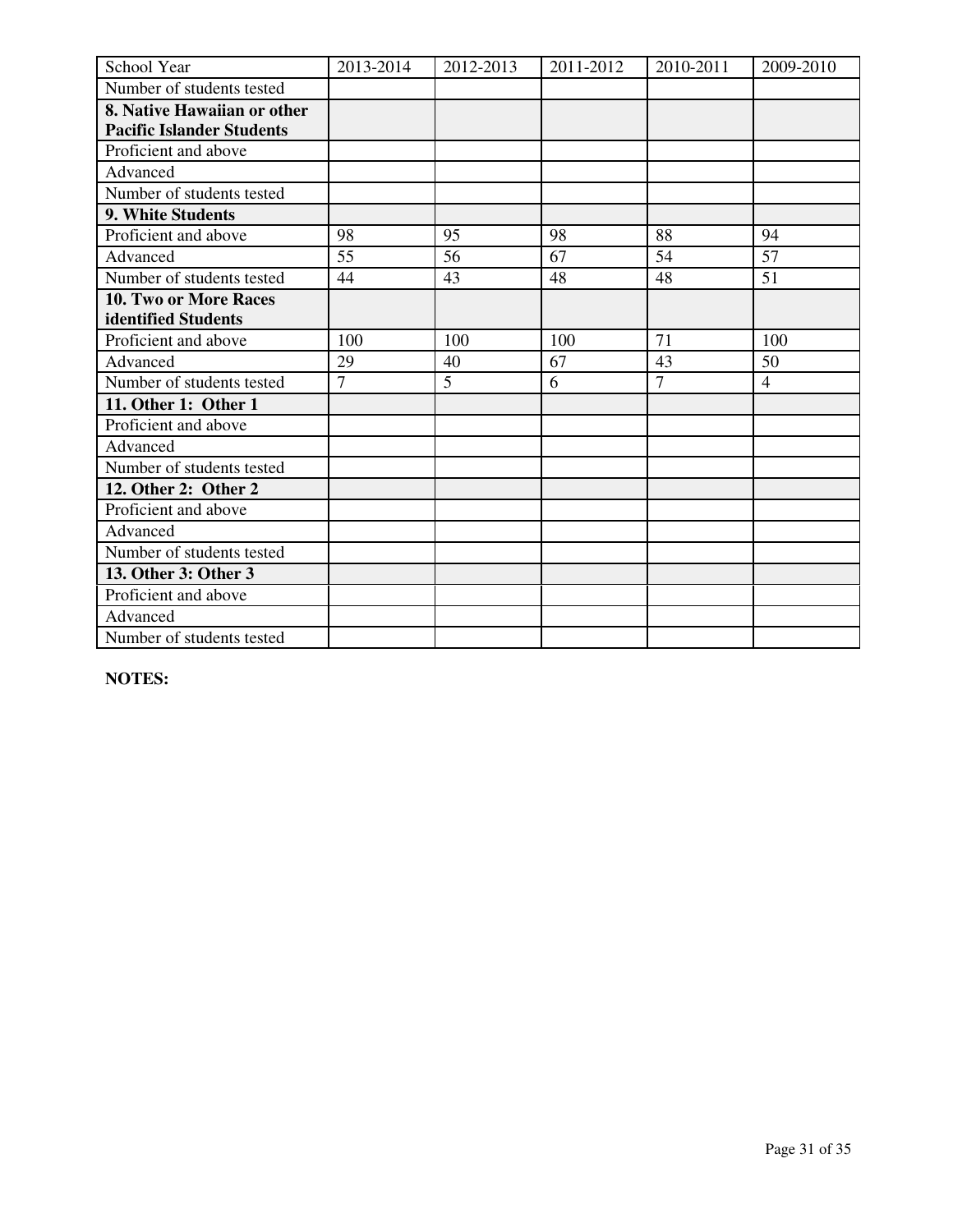| <b>Subject:</b> Reading/ELA         | Test:                                |
|-------------------------------------|--------------------------------------|
| <b>All Students Tested/Grade: 5</b> | <b>Edition/Publication Year: N/A</b> |
| <b>Publisher:</b>                   |                                      |

| School Year                      | 2013-2014      | 2012-2013      | $\overline{20}11 - 2012$ | 2010-2011 | 2009-2010    |
|----------------------------------|----------------|----------------|--------------------------|-----------|--------------|
| Testing month                    | Apr            | Apr            | Apr                      | Apr       | Apr          |
| <b>SCHOOL SCORES*</b>            |                |                |                          |           |              |
| Proficient and above             | 93             | 94             | 98                       | 95        | 93           |
| Advanced                         | 64             | 51             | 54                       | 63        | 59           |
| Number of students tested        | 59             | 70             | 80                       | 59        | 76           |
| Percent of total students tested | 100            | 99             | 100                      | 100       | 99           |
| Number of students tested with   |                |                |                          |           |              |
| alternative assessment           |                |                |                          |           |              |
| % of students tested with        | $\overline{0}$ | $\overline{0}$ | $\overline{0}$           | $\theta$  | $\mathbf{0}$ |
| alternative assessment           |                |                |                          |           |              |
| <b>SUBGROUP SCORES</b>           |                |                |                          |           |              |
| 1. Free and Reduced-Price        |                |                |                          |           |              |
| Meals/Socio-Economic/            |                |                |                          |           |              |
| <b>Disadvantaged Students</b>    |                |                |                          |           |              |
| Proficient and above             |                |                |                          |           |              |
| Advanced                         |                |                |                          |           |              |
| Number of students tested        |                |                |                          |           |              |
| 2. Students receiving Special    |                |                |                          |           |              |
| <b>Education</b>                 |                |                |                          |           |              |
| Proficient and above             |                |                |                          |           |              |
| Advanced                         |                |                |                          |           |              |
| Number of students tested        |                |                |                          |           |              |
| 3. English Language Learner      |                |                |                          |           |              |
| <b>Students</b>                  |                |                |                          |           |              |
| Proficient and above             |                |                |                          |           |              |
| Advanced                         |                |                |                          |           |              |
| Number of students tested        |                |                |                          |           |              |
| 4. Hispanic or Latino            |                |                |                          |           |              |
| <b>Students</b>                  |                |                |                          |           |              |
| Proficient and above             |                |                |                          |           |              |
| Advanced                         |                |                |                          |           |              |
| Number of students tested        |                |                |                          |           |              |
| 5. African- American             |                |                |                          |           |              |
| <b>Students</b>                  |                |                |                          |           |              |
| Proficient and above             |                |                |                          |           |              |
| Advanced                         |                |                |                          |           |              |
| Number of students tested        |                |                |                          |           |              |
| <b>6. Asian Students</b>         |                |                |                          |           |              |
| Proficient and above             |                |                |                          |           |              |
| Advanced                         |                |                |                          |           |              |
| Number of students tested        |                |                |                          |           |              |
| 7. American Indian or            |                |                |                          |           |              |
| <b>Alaska Native Students</b>    |                |                |                          |           |              |
| Proficient and above             |                |                |                          |           |              |
| Advanced                         |                |                |                          |           |              |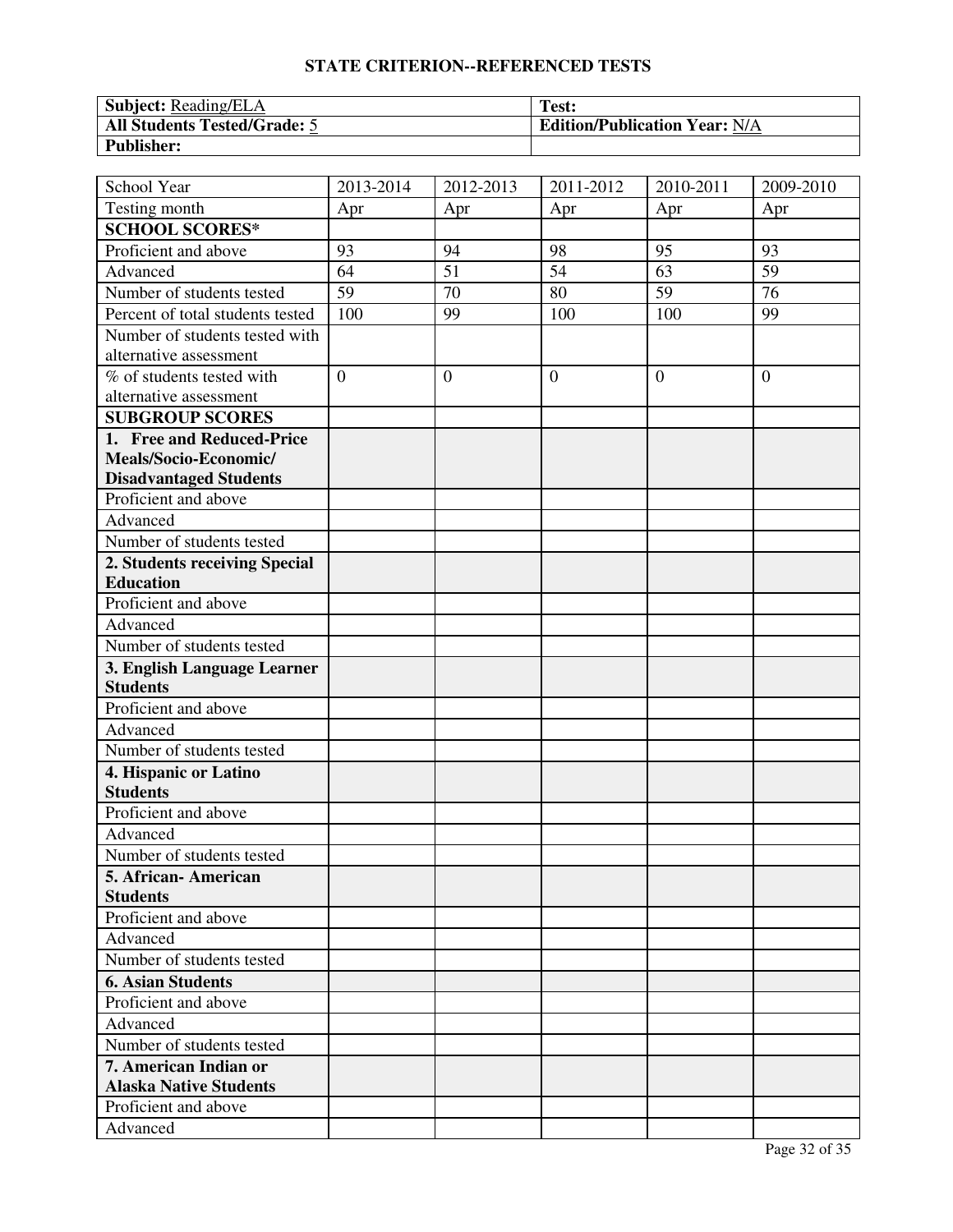| School Year                      | 2013-2014      | 2012-2013 | 2011-2012 | 2010-2011 | 2009-2010 |
|----------------------------------|----------------|-----------|-----------|-----------|-----------|
| Number of students tested        |                |           |           |           |           |
| 8. Native Hawaiian or other      |                |           |           |           |           |
| <b>Pacific Islander Students</b> |                |           |           |           |           |
| Proficient and above             |                |           |           |           |           |
| Advanced                         |                |           |           |           |           |
| Number of students tested        |                |           |           |           |           |
| 9. White Students                |                |           |           |           |           |
| Proficient and above             | 94             | 93        | 100       | 94        | 95        |
| Advanced                         | 66             | 49        | 57        | 61        | 63        |
| Number of students tested        | 47             | 55        | 53        | 46        | 60        |
| <b>10. Two or More Races</b>     |                |           |           |           |           |
| identified Students              |                |           |           |           |           |
| Proficient and above             | 75             | 100       | 85        | 100       | 100       |
| Advanced                         | 50             | 63        | 46        | 80        | 20        |
| Number of students tested        | $\overline{4}$ | 8         | 13        | 5         | 5         |
| 11. Other 1: Other 1             |                |           |           |           |           |
| Proficient and above             |                |           |           |           |           |
| Advanced                         |                |           |           |           |           |
| Number of students tested        |                |           |           |           |           |
| 12. Other 2: Other 2             |                |           |           |           |           |
| Proficient and above             |                |           |           |           |           |
| Advanced                         |                |           |           |           |           |
| Number of students tested        |                |           |           |           |           |
| 13. Other 3: Other 3             |                |           |           |           |           |
| Proficient and above             |                |           |           |           |           |
| Advanced                         |                |           |           |           |           |
| Number of students tested        |                |           |           |           |           |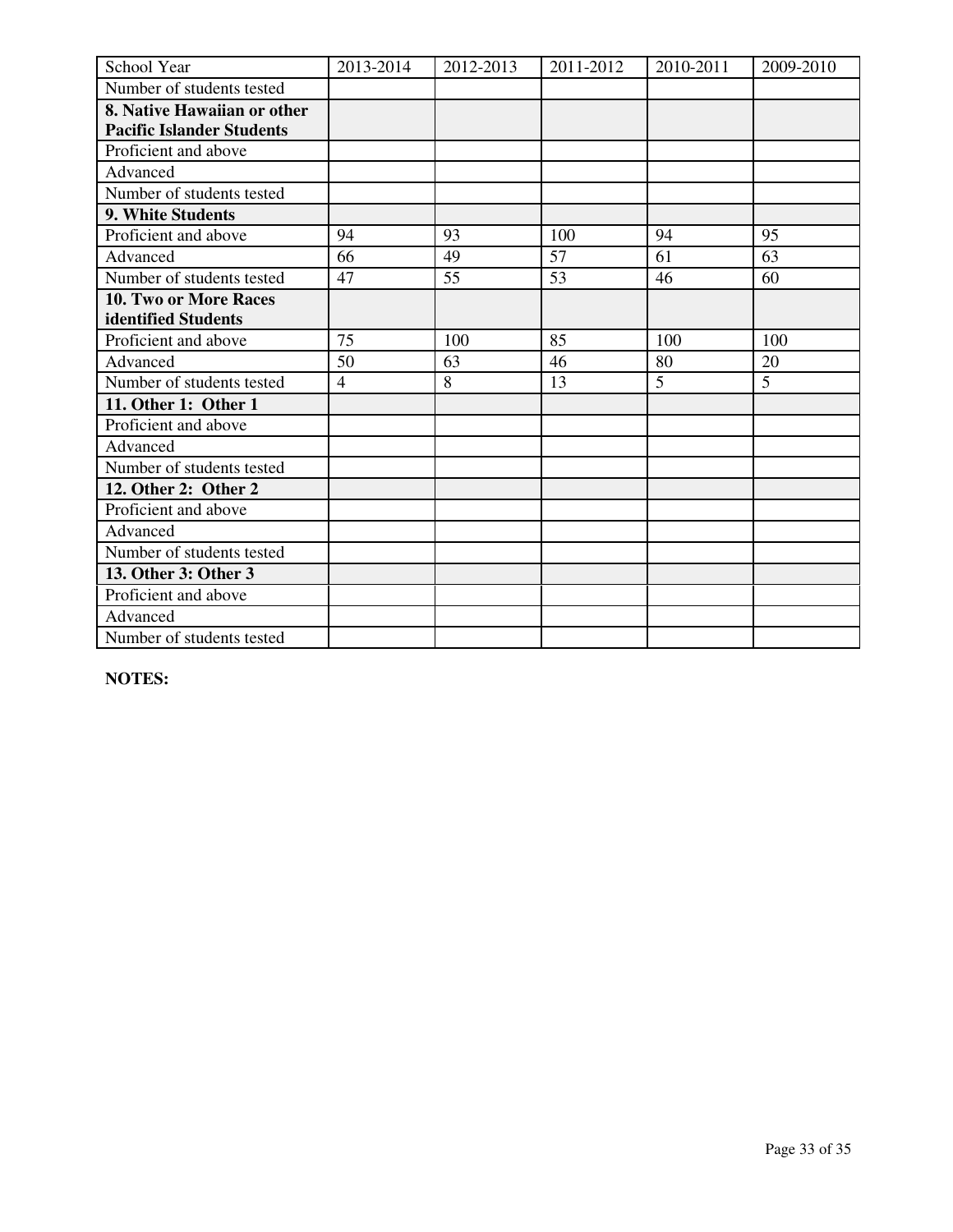| <b>Subject: Reading/ELA</b>         | Test:                                |
|-------------------------------------|--------------------------------------|
| <b>All Students Tested/Grade: 6</b> | <b>Edition/Publication Year: N/A</b> |
| <b>Publisher:</b>                   |                                      |

| School Year                      | 2013-2014      | 2012-2013      | 2011-2012      | 2010-2011 | 2009-2010      |
|----------------------------------|----------------|----------------|----------------|-----------|----------------|
| Testing month                    | Apr            | Apr            | Apr            | Apr       | Apr            |
| <b>SCHOOL SCORES*</b>            |                |                |                |           |                |
| Proficient and above             | 100            | 92             | 90             | 93        | 97             |
| Advanced                         | 67             | 61             | 58             | 60        | 65             |
| Number of students tested        | 67             | 88             | 62             | 80        | 77             |
| Percent of total students tested | 100            | 99             | 100            | 99        | 100            |
| Number of students tested with   |                |                |                |           |                |
| alternative assessment           |                |                |                |           |                |
| % of students tested with        | $\overline{0}$ | $\overline{0}$ | $\overline{0}$ | $\theta$  | $\overline{0}$ |
| alternative assessment           |                |                |                |           |                |
| <b>SUBGROUP SCORES</b>           |                |                |                |           |                |
| 1. Free and Reduced-Price        |                |                |                |           |                |
| Meals/Socio-Economic/            |                |                |                |           |                |
| <b>Disadvantaged Students</b>    |                |                |                |           |                |
| Proficient and above             |                |                |                |           |                |
| Advanced                         |                |                |                |           |                |
| Number of students tested        |                |                |                |           |                |
| 2. Students receiving Special    |                |                |                |           |                |
| <b>Education</b>                 |                |                |                |           |                |
| Proficient and above             |                |                |                |           |                |
| Advanced                         |                |                |                |           |                |
| Number of students tested        |                |                |                |           |                |
| 3. English Language Learner      |                |                |                |           |                |
| <b>Students</b>                  |                |                |                |           |                |
| Proficient and above             |                |                |                |           |                |
| Advanced                         |                |                |                |           |                |
| Number of students tested        |                |                |                |           |                |
| 4. Hispanic or Latino            |                |                |                |           |                |
| <b>Students</b>                  |                |                |                |           |                |
| Proficient and above             |                |                |                |           |                |
| Advanced                         |                |                |                |           |                |
| Number of students tested        |                |                |                |           |                |
| 5. African - American            |                |                |                |           |                |
| <b>Students</b>                  |                |                |                |           |                |
| Proficient and above             |                |                |                |           |                |
| Advanced                         |                |                |                |           |                |
| Number of students tested        |                |                |                |           |                |
| <b>6. Asian Students</b>         |                |                |                |           |                |
| Proficient and above             |                |                |                |           |                |
| Advanced                         |                |                |                |           |                |
| Number of students tested        |                |                |                |           |                |
| 7. American Indian or            |                |                |                |           |                |
| <b>Alaska Native Students</b>    |                |                |                |           |                |
| Proficient and above             |                |                |                |           |                |
| Advanced                         |                |                |                |           |                |